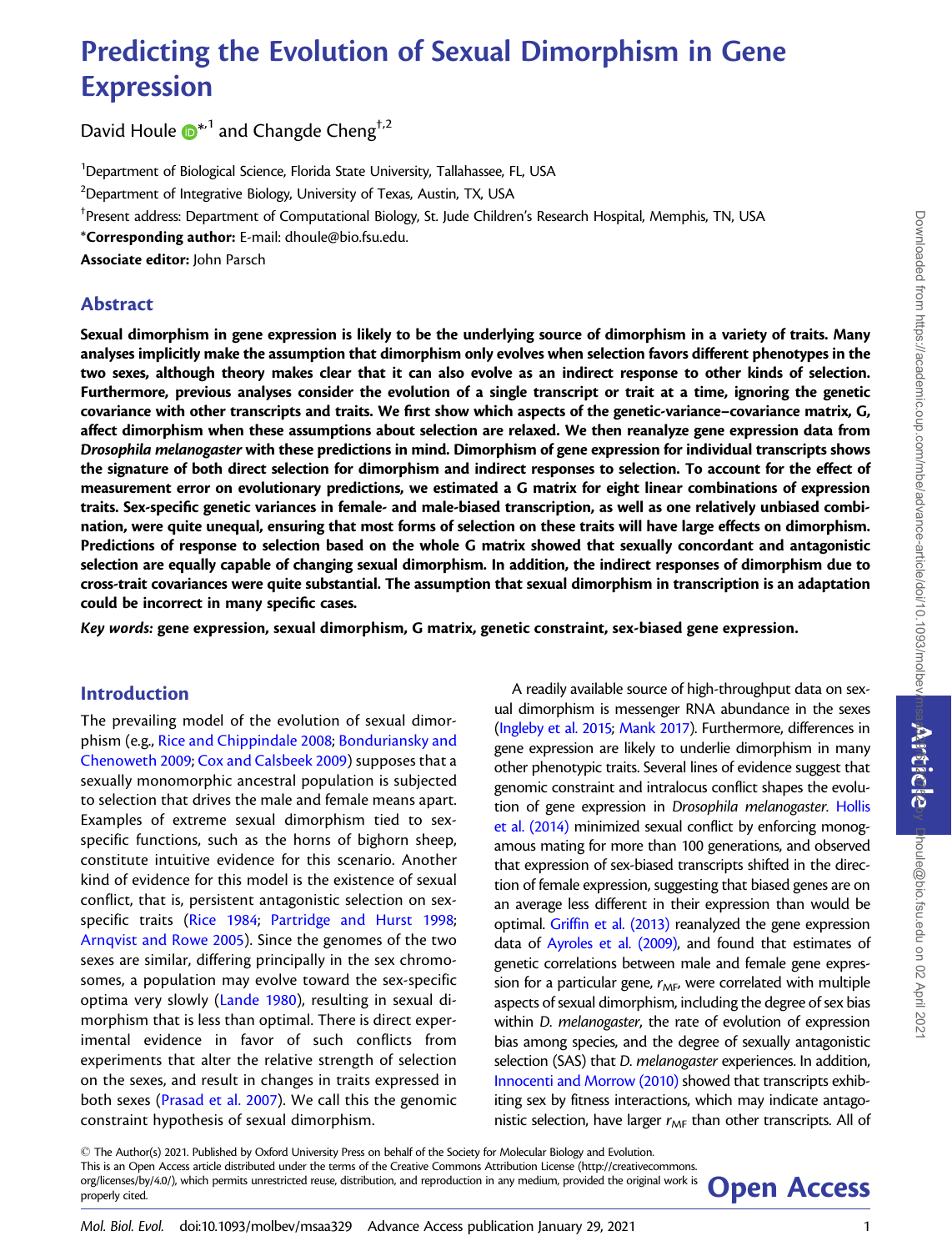these results are expected under the genomic constraint hypothesis.

On the other hand, concordant selection on the sexes can also result in increases in dimorphism if the sexes differ in their evolvability [\(Fisher 1930;](#page-11-0) [Lande 1980;](#page-12-0) [Leutenegger and](#page-12-0) [Cheverud 1982;](#page-12-0) [Cheverud et al. 1985](#page-11-0); [Lynch and Walsh 1998,](#page-12-0) chapter 24; [Bonduriansky and Chenoweth 2009;](#page-11-0) [Wyman et al.](#page-12-0) [2013\)](#page-12-0). The model of [Connallon and Clark \(2014\)](#page-11-0) elegantly combines the effects of antagonistic and concordant selection. It shows that under general conditions almost any change in the sex-specific optima will generate at least transient dimorphism and sexual conflict even when selection on the two sexes is initially concordant. Despite the widespread acknowledgment by theoreticians of concordant selection's possible role in the evolution of dimorphism, analyses of empirical data rarely incorporate this possibility. The analysis of gene expression by [Griffin et al. \(2013\)](#page-11-0) did not consider any alternatives to the genomic constraint hypothesis. We have recently proposed a transformation of the G matrix that separates the genetic variation allowing responses to concordant versus antagonistic selection ([Cheng and Houle 2020\)](#page-11-0), and makes clear that the conditions under which concordant selection can have large effects on sexual dimorphism are not rare. In addition, the sex-averaged expression of genes in the genus Drosophila is, on average, subject to very weak stabilizing selection that allows a substantial short-term role for genetic drift [\(Bedford and Hartl 2009\)](#page-11-0).

A quantitative genetic framework is useful to capture the ability of genetic variation to either allow or constrain the evolution of sexual dimorphism [\(Lande 1980](#page-12-0)). The additive variances and covariances among male- and femaleexpressed traits, summarized in a G matrix, make it possible to predict how traits will respond to current selection. The covariances between trait values in one sex with those in the other sex are key to the potential resolution of sexual conflicts. These covariances can be collected into a submatrix of G known as the B matrix. The diagonals of the B matrix are the genetic covariances of homologous traits expressed in different sexes, and are commonly summarized using the genetic correlation  $r_{MF}$ .

We set out to expand on the analyses of [Griffin et al. \(2013\)](#page-11-0) because they made simplifying assumptions about the genetic context in which dimorphism evolves, and their analysis does not fully match the nature of the data. As noted above,  $r_{MF}$  values are not the only aspects of G that affect the evolution of sexual dimorphism. [Cheng and Houle \(2020\)](#page-11-0) show precisely which other parts of the G matrix affect the evolution of dimorphism under natural selection. These additional aspects of G may be particularly accessible to study in the case of gene expression. Each transcript genetically covaries with a vast array of other transcripts, as well as other kinds of phenotypes. Indeed, [Ayroles et al. \(2009\)](#page-11-0), the workers who collected the data reanalyzed by Griffin et al., detected 241 clusters of transcripts that were positively correlated with transcripts in that cluster, and more independent of, or even negatively correlated with expression of transcripts in other clusters. These covariances may cause a focal trait and its dimorphism to evolve as an indirect response to selection [\(Blows and Hoffmann 2005;](#page-11-0) [Hansen and Houle 2008;](#page-11-0) [Walsh](#page-12-0) [and Blows 2009\)](#page-12-0). The relationships between  $r_{MF}$  and dimorphism that [Griffin et al. \(2013\)](#page-11-0) and others have observed implies that contemporary **G** matrices do reflect genetic variation responsible for sexual dimorphism over long periods of evolution, despite the many theoretical reasons that  $G$  matrices can change in the short term. Furthermore, a growing number of studies has also found that the properties of a G matrix predict patterns of evolution in other contexts as well [\(Bolstad et al. 2014;](#page-11-0) [Houle et al. 2017](#page-11-0)).

Our analysis of the [Ayroles et al. \(2009\)](#page-11-0) D. melanogaster expression data set allows us to explore the possible importance of concordant and antagonistic selection on sexual dimorphism from two rather different perspectives. First, we can ask what aspects of the current pattern of variances and covariances are correlated with the current level of sexual dimorphism. These correlations reflect the influence of past selection. Second, we can predict the effects of current selection on dimorphism in gene expression.

To detect the signature of past selection, we analyzed the sample covariance matrix of sex-specific line means, which we term G\*, to see if cross-transcript and cross-sex covariances can explain more variation in sexual dimorphism than  $r^*_{MF}$ alone. Although this approach is useful for exploratory purposes, only 40 genotypes were measured in the [Ayroles et al.](#page-11-0) [\(2009\)](#page-11-0) study, rendering any statistical tests using this approach invalid.

To predict how current selection will shape dimorphism, we estimated a G matrix for a small number of linear combinations of gene expression traits that collectively have statistically significant genetic variances. This yields a statistically unbiased G matrix that we use to compare the predicted selection responses to antagonistic and concordant selection.

Before proceeding to these results, we first use some simple models of the response of sexual dimorphism to selection to build intuition about the roles of asymmetries in male and female genetic variance, and of cross-trait covariances in the evolution of sexual dimorphism. The major take-home lesson of this theoretical section is that the magnitude of indirect responses to SCS can rival the direct responses to SAS that are traditionally regarded as responsible for sexual dimorphism. Readers who wish to bypass the mathematical development can skip ahead to the empirical results and the worked examples of responses to selection in the Results section.

# What Influences the Rate of Evolution of Sexual Dimorphism?

In this section, we show which parts of the  $G$  matrix influence the evolution of sexual dimorphism under two extreme selective scenarios for one and two traits. The first scenario is symmetrical sexually antagonistic selection (SAS) where male and female traits are selected to change in opposite directions, and dimorphism is thus under direct selection. The second scenario is symmetrical sexually concordant selection (SCS) where male and female traits are selected in the same direction. Dimorphism can also evolve in this scenario as an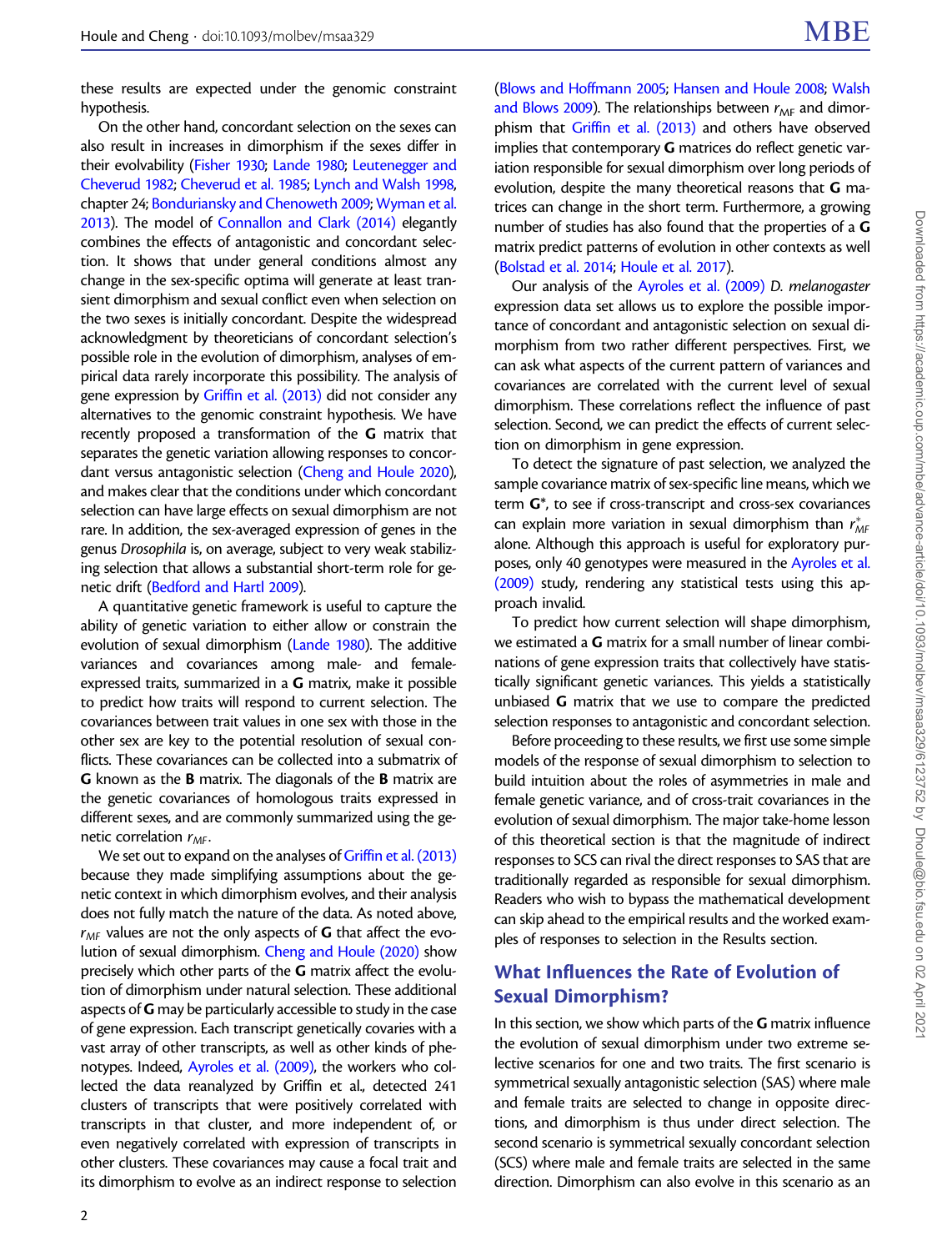<span id="page-2-0"></span>indirect response when male and female traits respond at different rates.

Consider k quantitative traits, with phenotypic values  $z_1$ ,  $z_2$ ,  $\ldots$ ,  $z_k$ . [Lande \(1980\)](#page-12-0) formulated the quantitative genetic prediction equation:

$$
\Delta \bar{z} = G\beta \tag{1}
$$

that predicts a  $k \times 1$  vector of predicted responses to selection,  $\Delta \bar{\mathsf{z}}$ , from a  $k \times$  1 vector of partial regression coefficients of fitness on trait,  $\beta$ , and the  $k \times k$  additive genetic covariance matrix, G. [Lande \(1980\)](#page-12-0) then generalized this to consider the same k traits separately in each sex:

$$
\begin{bmatrix} \Delta \bar{z}_M \\ \Delta \bar{z}_F \end{bmatrix} = \frac{1}{2} \begin{bmatrix} \mathbf{G}_M & \mathbf{B} \\ \mathbf{B}^T & \mathbf{G}_F \end{bmatrix} \begin{bmatrix} \beta_M \beta_F \end{bmatrix},\tag{2}
$$

where F and M index female and male response vectors, **G** matrices, and selection gradient vectors. Individual elements of the  $G_M$  and  $G_F$  matrices will be written  $m_{ij}$  and  $f_{ij}$ , respectively. The  $k \times k$  matrix **B** contains the covariances between traits expressed in the other sex, with  $b_{ii}$  denoting the covariance of the ith trait in females with the jth trait in males. The diagonal of B is the covariance of homologous traits between the sexes, whereas the off-diagonal elements are the covariances between sexes among nonhomologous traits. The B matrix is not necessarily symmetric, as the alleles may have different magnitudes of effects on each sex.

#### One Trait Case

[Griffin et al.'s \(2013\)](#page-11-0) analysis focused on  $r_{MF}$  as an indicator of the degree of constraint. Consider the simple case of SAS on the expression of one gene. The predicted response to selection is:

$$
\Delta \bar{z} = \begin{bmatrix} \Delta \bar{z}_M \\ \Delta \bar{z}_F \end{bmatrix} = \frac{1}{2} \begin{bmatrix} m & b \\ b & f \end{bmatrix} \begin{bmatrix} \beta \\ -\beta \end{bmatrix} = \frac{\beta}{2} \begin{bmatrix} m-b \\ b-f \end{bmatrix}.
$$

The change in sexual dimorphism under antagonistic selection is:

$$
\Delta_a = \Delta \bar{z}_M - \Delta \bar{z}_F = \frac{\beta}{2} (m + f - 2b),
$$
  
=  $\beta(\bar{g} - b)$ 

where  $\bar{g} = (m + f)/2$  is the average genetic variance in the two sexes. The quantity  $(\bar{g}-b)$  is the genetic variance for sexual dimorphism.

The effect of  $r_{MF}$  can be highlighted by substituting Fire effect of  $r_{MF}$  can<br>b =  $r_{MF}\sqrt{mf}$ , which yields,

$$
\Delta_a = \beta \bar{g} (1 - dr_{MF}), \qquad (3)
$$

where

$$
d=\frac{\sqrt{mf}}{\overline{g}},
$$

the ratio of the geometric and arithmetic means of the male and female variances. This has a maximum value of  $d=1$ 

when the ratio of male to female variances is 1. A positive  $r_{MF}$ restricts the rate of change in sexual dimorphism, whereas a negative correlation increases it. The sign of the change in dimorphism is controlled by the sign of  $\beta$ , as both of the other terms must be positive. Reviews of empirical estimates of  $r_{MF}$ show that they are positive on an average [\(Poissant et al. 2010;](#page-12-0) [Griffin et al. 2013](#page-11-0)). In the special case when  $m = f$ , we recover the familiar result that:

$$
\Delta_A = \beta \bar{g} (1 - r_{MF}),
$$

the starting point for Griffin et al.'s analysis. This is, however, also the state where the influence of  $r_{MF}$  is maximized, as  $d < 1$  whenever  $m \neq f$ . This effect is relatively small when the ratio of  $m$  to  $f$  is fairly close to 1; for example, when the ratio is 2:1 or 1:2, d is 0.94; d is not halved until the ratio of variances is nearly 14:1.

Under concordant selection, the change in dimorphism is:

$$
\Delta_{\mathcal{C}} = \frac{\beta}{2}(m - f). \tag{4}
$$

This can be put in the same form as equation  $(3)$ , yielding:

$$
\Delta_{\mathcal{C}} = \beta \bar{g} \sqrt{1 - d^2}.
$$
 (5)

Thus, concordant selection will change dimorphism whenever there are different genetic variances in the two sexes, as previously noted by many authors (see the Introduction). The response can either increase or decrease sexual dimorphism if selection is on a previously dimorphic trait.

Comparison of equations (3) and (5) shows that in the single trait case, the rate of change in dimorphism will be higher under concordant selection than antagonistic selection of equal strength, when  $d < (2r_{MF})/(r_{MF}^2 + 1)$ . This condition is increasingly easy to satisfy the larger  $r_{MF}$ is. At the average value  $r_{MF} = 0.75$  found in [Poissant et al.'s](#page-12-0) [\(2010\)](#page-12-0) review of intersexual correlations, the condition is met when the ratio of the larger of  $m$  and  $f$  to the smaller is 1.5 or larger; when  $r_{MF} = 0.9$  a ratio of 1.16 is enough for concordant selection to dominate changes in dimorphism.

#### Two Trait Case

When  $k = 2$ , differences in genetic variances between the sexes remain a key source of dimorphism. However, to focus on other features of the G matrix that can promote dimorphism, but are absent from the  $k = 1$  case, we consider the special case when all trait variances are 1, yielding the  $G$  matrix:

$$
\mathbf{G} = \begin{bmatrix} 1 & r_{M1M2} & r_{MF1} & r_{M2F1} \\ r_{M1M2} & 1 & r_{M1F2} & r_{MF2} \\ r_{MF1} & r_{M1F2} & 1 & r_{F1F2} \\ r_{M2F1} & r_{MF2} & r_{F1F2} & 1 \end{bmatrix}
$$

If only the focal trait is under selection (e.g., for antagonistic selection  $\beta^{\mathcal{T}}_A = [\begin{matrix} \beta & 0 & -\beta & 0 \end{matrix}]$ ), the above results hold for the selected trait. However, there is also an indirect response,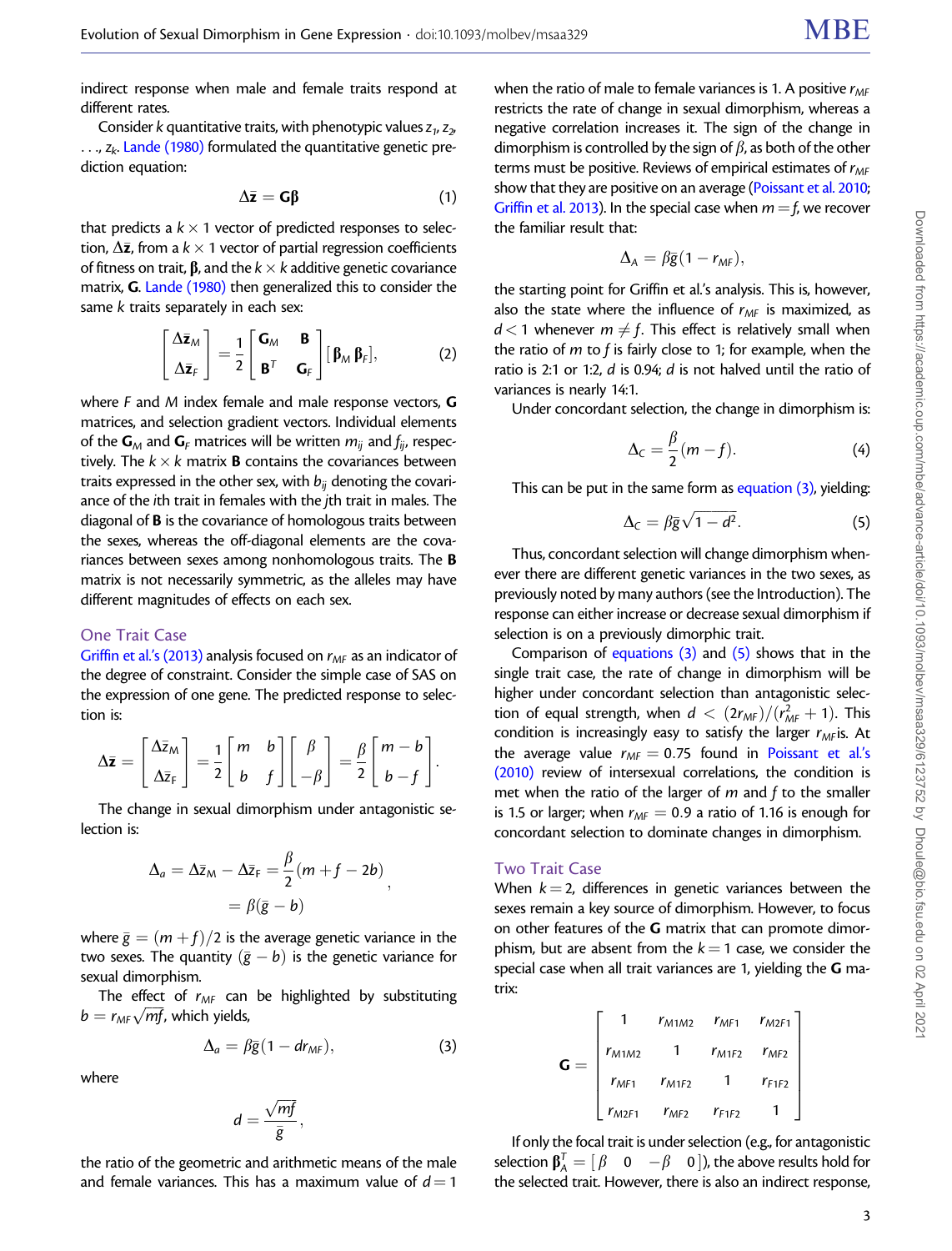<span id="page-3-0"></span>which leads to a change in dimorphism in  $z_2$  under antagonistic selection on  $z_1$  of:

$$
\Delta_{A\cdot 2} = \beta \, \Big( \Big[\frac{r_{M1M2} + r_{F1F2}}{2}\Big] - \Big[\frac{r_{M1F2} + r_{M2F1}}{2}\Big]\Big).
$$

The first term in brackets is the average correlation between the traits in males and females, and the second is the average cross-sex correlation. Under concordant selection, sexual dimorphism changes at the rate:

$$
\Delta_{C\cdot 2} = \beta \left( \left[ \frac{r_{M1M2} - r_{F1F2}}{2} \right] + \left[ \frac{r_{M1F2} - r_{M2F1}}{2} \right] \right),
$$

which is affected by the asymmetry of the cross-trait correlations between  $G_M$  and  $G_F$  (the first term in brackets), and between the off-diagonal elements of B (the second bracketed term).

The fact that there are indirect responses to selection makes the interpretation of the existing degree of dimorphism in particular traits more challenging. For example, it is quite possible for the change in dimorphism of the selected trait to be less than that of the unselected trait. The direct response to antagonistic selection,  $\Delta_{A,1}$ , will be small when  $r_{MF1} \approx 1$ , making it plausible that  $\Delta_{A.2} > \Delta_{A.1}$  if within-sex, cross trait correlations $r_{M1M2}$  and  $r_{F1F2}$  are larger than crosssex cross-trait correlations  $r_{M1F2}$  and  $r_{M2F1}$ .

If both traits are under directional selection, there are two orthogonal, SAS vectors  $\beta_{A1}^T = [\beta \quad \beta \quad -\beta \quad -\beta]$  and  $\beta_{A2}^{\mathcal{T}}=[\begin{array}{cccc} \beta & -\beta & \beta & -\beta \end{array}].$  Vector  $\beta_{A1}$ , for example, predicts a response vector:

$$
\Delta \bar{z}_{A1} = \frac{\beta}{2} \begin{bmatrix} 1 - r_{MF1} + r_{M1M2} - r_{M1F2} \\ 1 - r_{MF2} + r_{M1M2} - r_{M2F1} \\ -1 + r_{MF1} - r_{F1F2} + r_{M2F1} \\ -1 + r_{MF2} - r_{F1F2} + r_{M1F2} \end{bmatrix}
$$

and a change in dimorphism of:

$$
\Delta_{A1} = \beta \left[ (1 - r_{MF1}) + \left( \frac{r_{M1M2} + r_{F1F2}}{2} \right) - \left( \frac{r_{M2F1} + r_{M1F2}}{2} \right) \right]
$$
  
=  $\beta \left[ \frac{1 - r_{MF1} + \bar{r}_w - \bar{r}_b}{1 - r_{MF2} + \bar{r}_w - \bar{r}_b} \right].$  (6)

The direct responses are given by the leftmost term in parentheses. The middle term gives the indirect responses due to the average within-sex correlations between traits,  $\bar{r}_{w}$ . The final term gives the indirect responses due to the average off-diagonal (between-sex) correlations in **B,**  $\bar{r}_b$ . The complementary antagonistic selection gradient,  $\beta_{A2}$ , reverses the signs of the indirect effects, so that  $\bar{r}_w$ retards the evolution of dimorphism, whereas  $\bar{r}_b$  facilitates it. Thus, the effects of  $\bar{r}_w$  and  $\bar{r}_b$  are always antagonistic to each other. Dimorphism is always constrained by  $r_{MF}$ .

4

$$
\Delta_{C1} = \frac{\beta}{2} \begin{bmatrix} (r_{M1M2} - r_{F1F2}) + (r_{M1F2} - r_{M2F1}) \\ (r_{M1M2} - r_{F1F2}) + (r_{M2F1} - r_{M1F2}) \end{bmatrix}
$$
  
=  $\frac{\beta}{2} \begin{bmatrix} r_{\delta w} + r_{\delta b} \\ r_{\delta w} + r_{\delta b} \end{bmatrix}$ . (7)

In this special case, where all genetic variances are equal, there is no direct response in dimorphism. The first term inside the parentheses,  $r_{\delta w}$ , is the indirect response in asymmetry due to differences between male and female within-sex correlations; the second term,  $r_{\delta b}$ , is due to asymmetry of the off-diagonal between-sex, between-trait correlations within the B matrix. Changing the direction of the concordant vector reverses the sign of the effects of the differences.

In general, traits will experience a mixture of antagonistic and concordant selection simultaneously. The overall rate of change in sexual dimorphism is a function of all the components of the G matrix. As the number of traits increases, the conditions under which the effects of concordant selection on dimorphism can exceed that of antagonistic selection of equal strength become more varied, as the asymmetries of the off-diagonal elements of  $G_M$ ,  $G_F$ , and **B**, as well as unequal genetic variances, can contribute to the indirect responses that affect dimorphism.

### **Results**

#### Gene-Wise Analysis

Of the 12,071 genes investigated, we detected significant genetic variation in 10,489 genes, similar to the results obtained by [Ayroles et al. \(2009\)](#page-11-0). We do not consider the nonsignificant genes further. Dimorphism of expression of the ith gene is quantified as  $D_i$ , the difference between means of  $log_{2}$ transformed male and female gene expression. Of the significant genes, 1,447 were male biased (MB:  $D_i > 1$ , a ratio of male to female expression greater than 2), 2,073 were female biased (FB:  $D_i < -1$ , a ratio less than 0.5), and the remaining 6,979 genes had relatively unbiased expression (UB:  $\left|D\right|_{i}~\leq~$  1, within a factor of two between the sexes).

## Which Aspects of G Correlate with Dimorphism of Transcription?

Under the familiar hypothesis that SAS drives the evolution of dimorphism, equations  $(3)$  and  $(6)$  predict that the absolute value of sexual dimorphism,  $|D|$ , will be positively related to  $\bar{g}$ and negatively related to  $r_{MF}$ , as long as the G matrix is consistent over a relevant evolutionary time scale. In addition,  $\bar{r}_w$  and  $\bar{r}_b$  have conflicting effects on the change in dimorphism. Their net effect can be positive or negative. If sexually concordant selection (SCS) influences dimorphism, [equation](#page-2-0)  $(4)$  shows that differences in male and female genetic variances should be positively correlated with  $|D|$ , whereas equation (7) predicts that the absolute value of the average differences of within-  $(|\bar{r}_{\delta w}|)$  and between-sex correlations  $(|\bar{r}_{\delta b}|)$  should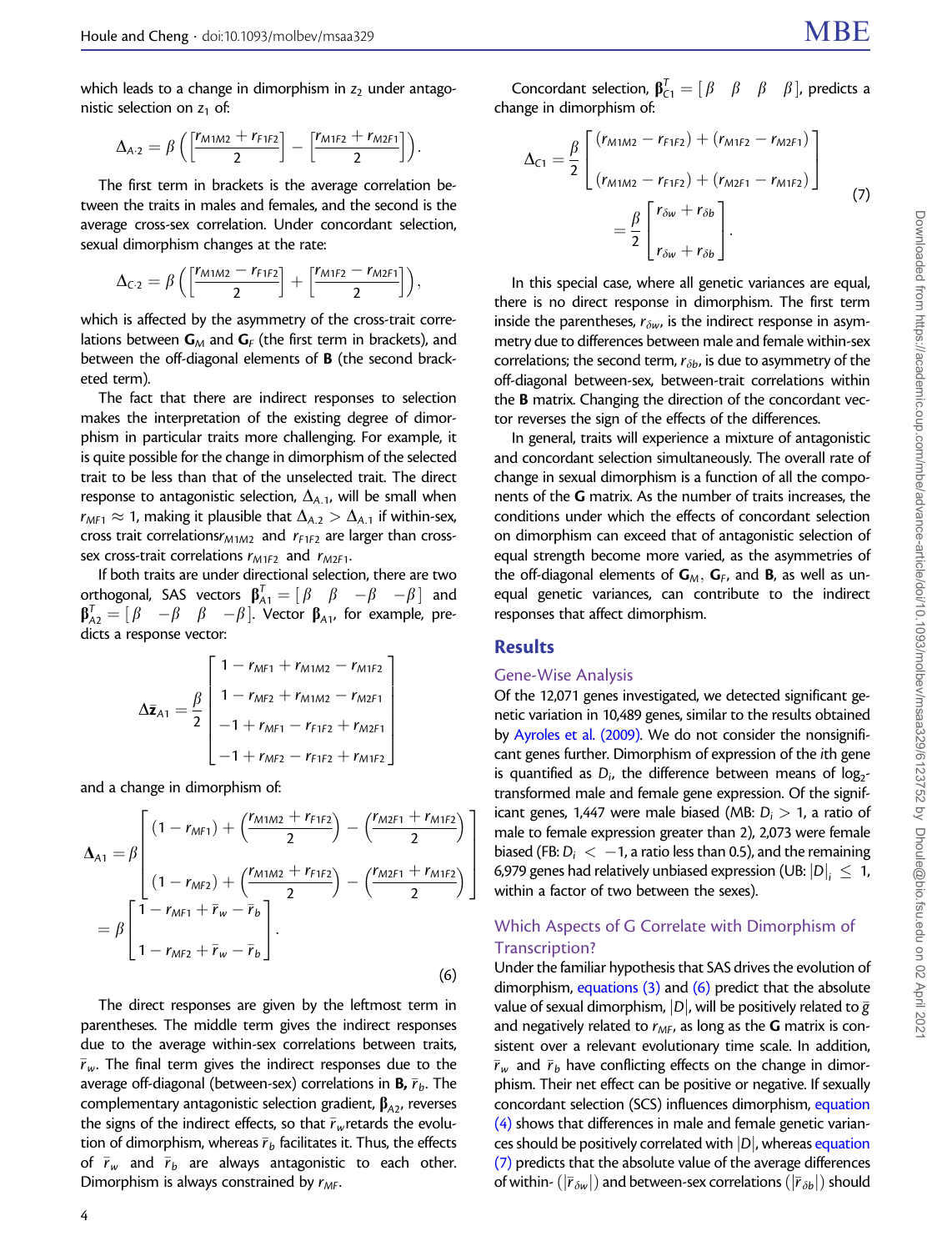

FIG. 1. Exploratory distribution, density, and smoothed trend plots for  $log_{10}(|\Delta| + 0.01)$  and potentially predictive aspects of the G matrix. We chose the ggpairs function from R ([R Core Team 2020](#page-12-0)) package GGally ([Wickham 2016;](#page-12-0) [Schloerke et al. 2020\)](#page-12-0) to visualize the distribution and correlations among variables. These functions use the grammar of graphics philosophy ([Wilkinson 2005](#page-12-0)) and emphasize visualization over quantification. Plots on the diagonal are density plots in which the horizontal axis is on the scale shown at the bottom of the plot, whereas the vertical axis is scaled to the maximum density. All other plots use the axes shown to the left as the vertical axis label, and below the figure as the horizontal axis label. Density estimates in the panels on the diagonal are kernel density estimates calculated in the geom\_density function in ggplot2. Plots above the diagonal are functions  $\pm$ 95% CIs calculated in ggplot2, which calls a generalized additive model in the R package mgcv. Plots below the diagonal were visualized via 2D kernel estimates calculated by function geom\_point\_2d in the R package MASS [\(Venables and](#page-12-0) [Ripley 2002\)](#page-12-0). Color scale is based on quantiles of local density, and consequently, the scale varies from panel to panel. All calculations performed using function default parameters.

also be positively correlated with  $|D|$ . In addition, several authors ([Mank et al. 2008;](#page-12-0) [Assis et al. 2012](#page-11-0); [Griffin et al.](#page-11-0) [2013;](#page-11-0) [Dean and Mank 2016](#page-11-0)) have shown that the mean level of gene expression,  $\bar{\mathit{E}}$ , and the degree of tissue-specificity,  $\tau$ ([Yanai et al. 2005\)](#page-12-0), are related to  $|D|$ .

The Pearson correlation matrix of  $log_{10}(|D|+0.01)$  and these predictors, calculated from the sample covariance matrix of sex-specific line means for all 10,489 genes,  $\mathbf{G}^*$ , is shown in supplementary table S1, Supplementary Material online. Note that statistical tests of association are invalid for these data, as the underlying expression data are not independently estimated for each gene. These relationships are nonlinear, and in some cases nonmonotonic, as shown in figure 1 for the relationship between dimorphism and a subset of these predictor variables. The predicted relationships of  $r_{MF}$  and  $\log_{10}(\bar{g})$  with dimorphism under SAS are evident. In addition,  $\bar{r}_w$  has a strong positive relationship with dimorphism, suggesting the effects of the within-sex between-trait correlations

swamp those of the between-sex between-trait correlations captured by  $\bar{r}_b$  (see [eq. 6\)](#page-3-0). Both  $\log_{10}(|m-f|)$  and  $|\bar{r}_{\delta w}|$ have clear positive relationships with dimorphism as predicted under SCS ([eqs. 4](#page-2-0) and [7](#page-3-0)).

These raw relationships are confounded, as suggested by the complex relationships among predictor variables evident in supplementary table S1, Supplementary Material online, and figure 1. To help disentangle these factors, we used multiple regression of sexual dimorphism, measured as  $log_{10}(|D| + 0.01)$ , on the other variables, bootstrapped at the level of inbred lines. The results are shown in [table 1.](#page-5-0) The model explains 40% of the variation in dimorphism. Both mean expression  $\bar{E}$  and tissue specificity  $\tau$  have consistent positive effects on dimorphism, as shown by the positive signs of the bootstrap quantiles.  $\text{Log}_{10}(\bar{g})$ ,  $r_{MF}$  and  $\bar{r}_w$  explain 2.1%, 15.5%, and 6.7% of the variance in  $log_{10}(|D| + 0.01)$ , respectively. In addition, there is also a consistent positive relationship of  $log_{10}(|m - f|)$  with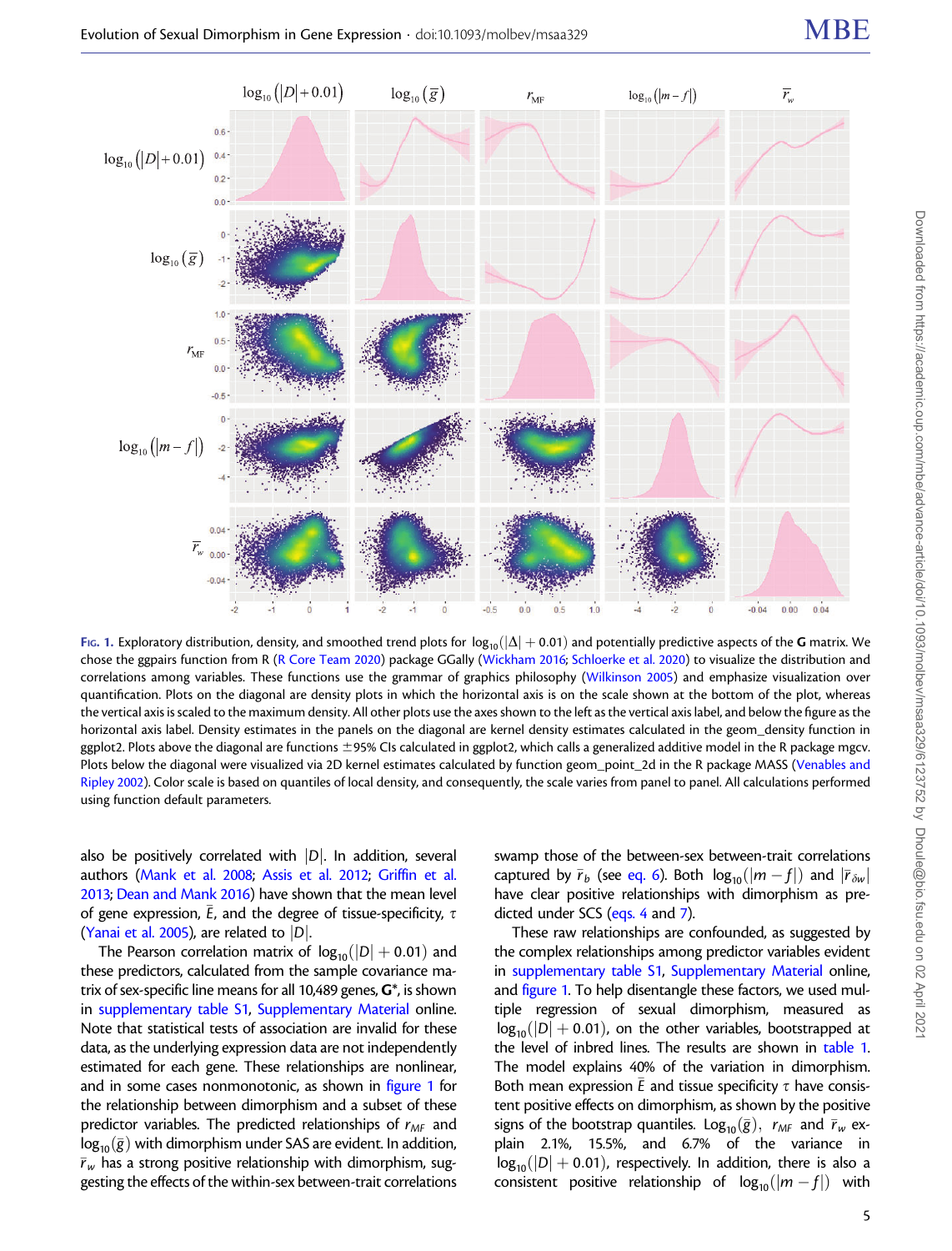<span id="page-5-0"></span>Table 1. Estimates of Slopes from Multiple Regression of  $log_{10}(|D| + 0.01)$  on Expression Characteristics, Bootstrapped over Genes.

|                                         |                    | <b>All Genes</b> |                                       |       |         | Biased <sup>d</sup>                   |       | Unbiased <sup>d</sup> |                                       |       |
|-----------------------------------------|--------------------|------------------|---------------------------------------|-------|---------|---------------------------------------|-------|-----------------------|---------------------------------------|-------|
| Parameter <sup>a</sup>                  | Pred. <sup>b</sup> | Median           | Quantiles <sup>c</sup><br>2.5%, 97.5% | $R^2$ | Median  | Quantiles <sup>c</sup><br>2.5%, 97.5% | $R^2$ | Median                | Quantiles <sup>c</sup><br>2.5%, 97.5% | $R^2$ |
| $\bar{\bm{\mathsf{E}}}$                 |                    | 0.04             | 0.03, 0.05                            | 3.2   | 0.03    | 0.02, 0.03                            | 6.2   | 0.03                  | 0.03.0.04                             | 1.8   |
| τ                                       |                    | 0.78             | 0.49, 0.96                            | 3.5   | 0.99    | 0.82, 1.12                            | 32.6  | $-0.01$               | $-0.10, 0.10$                         | 0.0   |
| $log_{10}(\bar{g})$                     | $A +$              | 0.20             | 0.02, 0.34                            | 2.1   | 0.05    | $-0.04.0.11$                          | 0.8   | 0.14                  | 0.10.0.19                             | 1.2   |
| $\overline{r}_{MF}$                     | А-                 | $-0.63$          | $-0.76, -0.48$                        | 15.5  | $-0.10$ | $-0.15, -0.04$                        | 4.5   | $-0.28$               | $-0.38, -0.19$                        | 2.3   |
| $log_{10}( m - f )$                     | $C +$              | 0.11             | 0.07, 0.16                            | 1.1   | 0.00    | $-0.02, 0.02$                         | 0.3   | 0.04                  | 0.02, 0.07                            | 0.4   |
| $\bar{r}_w$                             | A?                 | 4.81             | 2.99, 7.66                            | 6.7   | 0.41    | 0.19, 0.60                            | 0.3   | $-0.95$               | $-2.13, 0.50$                         | 4.2   |
| $\bar{r}_h$                             | A?                 | 0.03             | $-1.52.1.41$                          | 0.1   | 0.09    | $-0.08, 0.30$                         | 0.2   | 0.15                  | $-0.49.0.96$                          | 0.0   |
| $ \bar{r}_{\delta w} $                  | $C +$              | 3.72             | $-6.10, 14.23$                        | 1.8   | 0.01    | $-0.44, 0.52$                         | 1.3   | 1.17                  | $-1.58, 5.59$                         | 0.6   |
| $log_{10}( \vec{r}_{\delta b}  + 0.01)$ | $C +$              | $-0.09$          | $-0.23, 0.20$                         | 0.0   | $-0.00$ | $-0.08, 0.13$                         | 0.4   | $-0.07$               | $-0.14, 0.01$                         | 0.1   |

Nore.—A, antagonistic prediction; C, concordant prediction;?, both  $\bar{r}_w$  and  $\bar{r}_b$  are predicted to affect dimorphism under SAS, but the sign of these effects depends on the details of selection.

 $^{\rm a}$ Parameter symbols explained in the text;  $\bar{r}_{\rm w}$  and  $\bar{r}_{b}$  generalize the indirect selection parameters defined in [equation \(6\)](#page-3-0) to include the mean of the average within-sex correlations of all traits with expression of the focal gene, whereas  $|\bar{r}_{\delta w}|$  and  $|\bar{r}_{\delta b}|$  generalize those in [equation \(7\)](#page-3-0) to include the absolute values of the mean differences of all within-sex correlations with the focal gene, or the differences in the between-sex correlations involving the focal gene.  $|\bar{r}_{\delta b}|$  was log-transformed to minimize the influence of observations with exceptionally high values.

 $^{\text{b}}$ Predicted sign of relationships with  $\log_{10}(|D|+0.01)$  under concordant or antagonistic selection.<br>Countiles from 1,000 bootstrap resamples at the inhred line level. When the bootstrap 95% quantiles

 $\epsilon$ Ouantiles from 1,000 bootstrap resamples at the inbred line level. When the bootstrap 95% quantiles have consistent sign, we consider the effects to be statistically significant. Significant values are shown in bold face.

<sup>d</sup>Biased genes have  $|D| > 1$ ; Unbiased genes  $|D| \leq 1$ .

 $log_{10}(|D| + 0.01)$ , as expected under SCS, explaining 1.1% of the variance. Expression properties  $\bar{E}$  and  $\tau$  also have significant positive relationships with  $log_{10}(|D| + 0.01)$ , explaining 3.2% and 3.5% of the variation.

Separate analyses of the biased  $(|D| > 1)$  genes show that the G matrix properties are much less predictive of dimorphism in this subset.  $\bar{E}$  and  $\tau$  remain significant, and the role of  $\tau$  is much stronger in this class of genes, explaining 32.6% of the variation. Of the **G** matrix properties,  $r_{\scriptscriptstyle\mathcal{M}^F}$  and  $\overline{r}_{\scriptscriptstyle\mathcal{W}}$  remain consistent predictors of dimorphism, although the variance explained is much reduced from that over the entire data set. Analysis of just the relatively unbiased  $(|D| \leq 1)$ genes shows that  $\bar{E}$  is again a significant predictor, but  $\tau$  is not.  ${\bf G}$  matrix properties expected to covary with  $log_{10}(|D|+0.01)$  under both SAS and SCS are significant in this subset; the relationships with  $\log_{10}(\bar{g})$  and  $r_{\rm MF}$  suggest the action of SAS, whereas the positive relationship with  $log_{10}(|m - f|)$  is consistent with SCS. All of these variables explained a small proportion of the variance in dimorphism. On balance, these results indicate a strong signature of past SAS over the entire range of dimorphism values, and a more modest effect of SCS which is strongest for traits that have smaller amounts of dimorphism.

[Innocenti and Morrow \(2010\)](#page-12-0) estimated selection on expression for a subset of the transcripts in our data set, but unfortunately did not report selection effect sizes. Transcripts with a significant sex by fitness interactions (their models used transcription as the dependent variable) experience some SAS, whereas those with a significant main effect of fitness experience some SCS. Note that selection may include both concordant and antagonistic components [\(Cheng and](#page-11-0) [Houle 2020\)](#page-11-0). When the identity of genes with a fitness main effect, or a sex-by-fitness interaction, were entered as predictors in the multiple regression model, these terms had small negative effects on  $|D|$  (median, 2.5 and 97.5 percentiles: main effect  $b = -0.034$ , -0.056, -0.011; interaction  $b = -0.057$ ,

6

 $-0.073$ ,  $-0.034$ ). Perhaps more importantly, the parameter estimates shown in table 1 were essentially unchanged by the fitness effect indicators. There is no clear predicted relation-ship between the selection measured in the lab by [Innocenti](#page-12-0) [and Morrow \(2010\)](#page-12-0) and dimorphism. One potential explanation for the negative relationship between selection and dimorphism is that Innocenti and Morrow's study had greater power to detect selection in less dimorphic transcripts.

#### Quantitative Genetic Analysis of Gene Expression

[Ayroles et al. \(2009\)](#page-11-0) measured gene expression in just 40 inbred lines, which precludes estimating a  $G$  matrix for more than a small number of traits. To choose these traits, we performed principal component analyses within the male-, female-, and relatively-unbiased gene classes, as described in the Methods. Through exploratory analyses described in supplementary results, Supplementary Material online, we chose the first two PCs of male-biased genes (symbolized MB), and of female-biased genes (FB), and the first four PCs for relatively unbiased genes (UB). These analyses revealed no evidence for genetic variance in female expression of MB genes, or for male expression of FB genes, suggesting that direct selection to alter expression in the low-expressing sex will be relatively ineffective. Accordingly, we dropped these traits from G. The transcriptional modules inferred by [Ayroles et al. \(2009\)](#page-11-0) are not generally associated with the sexbias class PCs used in the quantitative genetic analysis (see supplementary methods, results, and table S4, Supplementary Material online).

The best-fitting model suggested that genetic variation in the 12 traits can be explained well by a 9 dimensional model, resulting in the G matrix shown in table 2. The resulting data set consisted of 12 traits, although only the four UB (UB1– UB4) traits were estimated in both sexes. Thus, only the portions of table 2 involving these traits (outlined in boxes) correspond to [Lande's \(1980\)](#page-12-0) B matrix. For these UB traits,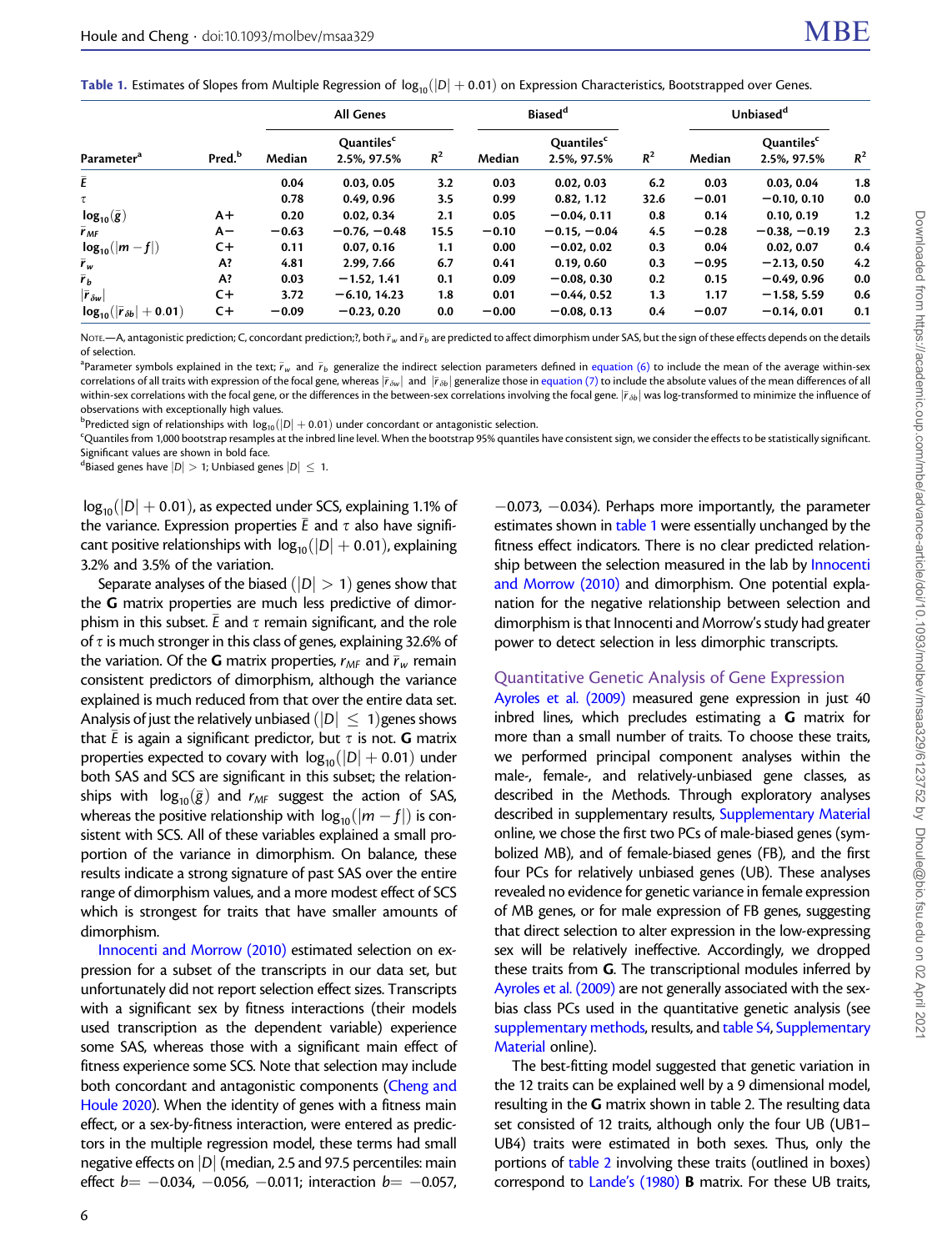| Male                | MB1 55.3        |         |         | $-0.17 -0.45$ |         | $-0.53 -0.36 -0.02$ |         | $-0.12$ | $-0.01$ $0.10$ |         | $-0.50$ | $-0.15$ | $-0.02$ |
|---------------------|-----------------|---------|---------|---------------|---------|---------------------|---------|---------|----------------|---------|---------|---------|---------|
|                     |                 | 15.1    | 0.19    | 0.15          | 0.13    | 0.16                | 0.18    | 0.19    | 0.18           | 0.18    | 0.15    | 0.18    | 0.18    |
| Expression MB2 -5.1 |                 |         | 16.7    | $-0.18$       | $-0.35$ | 0.48                | 0.27    | $-0.05$ | $-0.31$        | $-0.02$ | $-0.45$ | 0.50    | 0.08    |
|                     |                 | 5.7     | 4.3     | 0.17          | 0.15    | 0.14                | 0.17    | 0.18    | 0.16           | 0.17    | 0.15    | 0.14    | 0.18    |
|                     | UB1             | $-15.5$ | $-3.4$  | 21.4          | 0.01    | $-0.15$             | $-0.15$ | $-0.50$ | $-0.14$        | 0.60    | 0.16    | $-0.14$ | $-0.32$ |
|                     |                 | 6.5     | 3.3     | 5.0           | 0.16    | 0.16                | 0.17    | 0.13    | 0.16           | 0.11    | 0.16    | 0.17    | 0.15    |
|                     | UB <sub>2</sub> | $-29.1$ | $-10.5$ | 0.3           | 53.7    | 0.05                | $-0.10$ | 0.28    | 0.22           | $-0.37$ | 0.87    | $-0.14$ | 0.08    |
|                     |                 | 10.9    | 5.5     | 5.5           | 12.4    | 0.16                | 0.17    | 0.16    | 0.16           | 0.14    | 0.05    | 0.16    | 0.17    |
|                     | UB3             | $-17.3$ | 12.8    | $-4.6$        | 2.3     | 42.2                | 0.09    | $-0.01$ | $-0.29$        | $-0.14$ | $-0.00$ | 0.93    | $-0.03$ |
|                     |                 | 9.2     | 5.0     | 5.0           | 7.9     | 10.0                | 0.17    | 0.18    | 0.16           | 0.16    | 0.17    | 0.03    | 0.17    |
|                     | UB4             | $-0.9$  | 6.5     | $-4.1$        | $-4.1$  | 3.4                 | 34.5    | 0.08    | $-0.05$        | $-0.02$ | $-0.13$ | 0.08    | 0.85    |
|                     |                 | 7.8     | 4.4     | 4.6           | 7.2     | 6.5                 | $8.4\,$ | 0.18    | 0.17           | 0.17    | 0.17    | 0.17    | 0.06    |
|                     |                 |         |         |               |         |                     |         |         |                |         |         |         |         |
| Female              | FB1             | $-7.9$  |         | $-1.9 -21.4$  | 18.8    | $-0.6$              | 4.4     | 85.3    | 0.02           | $-0.96$ | $-0.07$ | $-0.26$ | 0.02    |
|                     |                 | 13.1    | 7.0     | 8.3           | 12.1    | 10.5                | 9.7     | 22.3    | 0.18           | 0.02    | 0.18    | 0.17    | 0.18    |
| Expression FB2      |                 | $-0.5$  | $-7.2$  | $-3.6$        | 8.8     | $-10.4$             | $-1.5$  | 0.7     | 31.2           | 0.06    | 0.25    | $-0.40$ | 0.31    |
|                     |                 | 7.5     | 4.1     | 4.3           | 6.9     | 6.27                | 5.6     | 9.1     | 7.4            | 0.16    | 0.16    | 0.14    | 0.15    |
|                     | UB1             | 7.5     | $-0.7$  | 28.2          | $-27.6$ | $-9.4$              | $-0.9$  | $-90.5$ | 3.2            | 103.5   | 0.00    | 0.09    | 0.03    |
|                     |                 | 13.6    | 7.2     | 8.9           | 12.9    | 11.0                | 10.0    | 21.8    | 9.4            | 23.8    | 0.17    | 0.17    | 0.17    |
|                     | UB <sub>2</sub> | $-21.5$ | $-10.6$ | 4.3           | 36.8    | $-0.1$              | $-4.3$  | $-3.9$  | 8.1            | 0.2     | 33.4    | $-0.11$ | 0.14    |
|                     |                 | 8.4     | 4.5     | 4.5           | 9.1     | 6.3                 | 5.8     | 9.6     | 5.6            | 9.8     | 8.1     | 0.17    | 0.17    |
|                     | UB3             | $-6.8$  | 12.5    | $-3.9$        | $-6.5$  | 37.2                | 3.0     | $-14.5$ | $-13.7$        | 5.6     | $-4.0$  | 38.1    | $-0.01$ |
|                     |                 | 8.4     | 4.9     | 4.8           | 7.6     | 8.9                 | 6.2     | 10.5    | 6.3            | 10.5    | 6.1     | 9.2     | 0.17    |
|                     | UB4             | $-0.9$  | 2.1     | $-9.3$        | 3.7     | $-1.1$              | 31.6    | 1.4     | 10.9           | 1.7     | 5.3     | $-0.2$  | 39.9    |
|                     |                 | 8.6     | 4.6     | 5.1           | 7.8     | 7.0                 | 8.1     | 10.4    | 6.3            | 10.8    | 6.3     | 6.7     | 9.7     |

Male Expression Female Expression

MB1 MB2 UB1 UB2 UB3 UB4 FB1 FB2 UB1 UB2 UB3 UB4

Table 2. Genetic Correlation and Covariance Matrices from the 12 Trait Analyses.

N<sub>OTE</sub>.—Genetic variances are shown in bold face on the main diagonal. Genetic correlations are above the main diagonal, and genetic covariances are below. Sampling standard errors are shown in italic font on the line below the estimates. The boxes outline the G<sub>M</sub>, G<sub>F</sub>, and B submatrices for the four relatively unbiased traits where we estimated covariances between traits in both sexes. The diagonal elements of B are shown in bold italics.

 $r_{MF}$  averages 0.82. This is higher than the average value of 0.75 found in a review of previous studies ([Poissant et al. 2010\)](#page-12-0), and much higher than the average  $r_{MF}$  value of estimated in [Griffin et al. \(2013\)](#page-11-0). Three of these correlations are less than 3 SE from a perfect correlation of 1, suggesting that there may be very little variation to generate opposing responses in the sexes for these traits ([Sztepanacz and Blows 2017\)](#page-12-0).

Examination of table 2 also reveals several other correlations indicative of constraints on the evolution of biased gene expression. The most striking of these is female expression of FB1 and of UB1 where  $r = -0.96$ . In addition, many of the correlations between MB traits and male expression of the relatively unbiased traits have absolute values in the neighborhood of 0.4–0.5, as does the correlation of FB2 with female expression of UB3. These elements show the potential for complex constraints between unbiased and biased genes.

#### Predicted Responses to Selection

We used **G** to predict the effects of current selection on changes in dimorphism from its current level. We predicted the responses to symmetrical antagonistic and concordant versions of five different selection gradients: directional selection on each of the four UB traits individually, and directional selection on all four simultaneously with the results shown in [table 3](#page-7-0). We show two different estimates of the amount of evolution under each selective regime. Evolvability, e, is the response in the direction of the selection gradient, whereas respondability, R, is the length of the total response to selection [\(Hansen and Houle 2008](#page-11-0)). As expected from the positive  $r<sub>ME</sub>$ , the responses to SCS selection are overall larger than the responses to SAS.

The key prediction concerns the total change in sexual dimorphism, the change in the length of the multivariate vector of differences between the sexes,  $\|\Delta\|$ . Surprisingly,  $\|\Delta\|$  is often larger under SCS than under SAS. Although the confidence limits of the ratios of  $\|\Delta\|$  due to SAS and SCS are not significantly different from one for any of the selection gradients investigated, these results contrast with the generally assumed scenario that sexual dimorphism is the result of direct selection for dimorphism. As shown in the last two columns of [table 3,](#page-7-0) responses of each sex to SAS are positively correlated, rather than negatively correlated, as selection favors.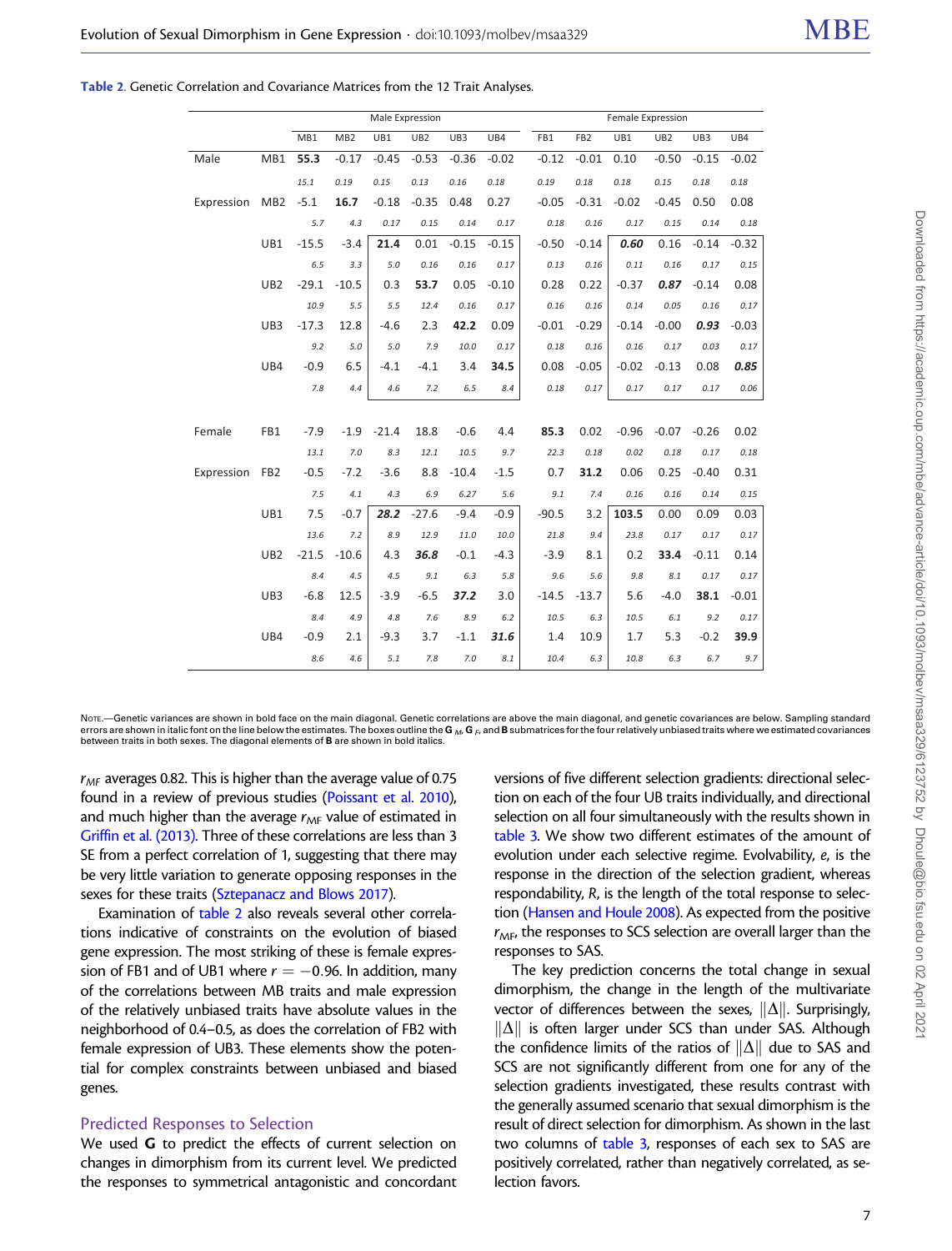<span id="page-7-0"></span>Table 3. Responses of Relatively Unbiased Expression Traits to Antagonistic (A) and Concordant (C) Selection of Equal Strength ( $\|\boldsymbol{\beta}\| = 1$ ).

|                   | Antagonistic <sup>b</sup> |               | Concordant <sup>c</sup> |               |               | UB $\ \Delta\ ^{d}$ | Vector correlation.<br>$\Delta \bar{z}_{\text{M}}$ vs. $\Delta \bar{z}_{\text{F}}$ |               |                 |
|-------------------|---------------------------|---------------|-------------------------|---------------|---------------|---------------------|------------------------------------------------------------------------------------|---------------|-----------------|
| Sel. <sup>a</sup> | E                         | $\mathcal{R}$ | e                       | R             | A             | C                   | ratio                                                                              | A             | C               |
| UB <sub>1</sub>   | $35.6(21.0 -$             | $60.6(35.6 -$ | $90.8(53.1 -$           | 104.7 (62.9-  | $27.4(16.3-$  | $31.2(16.0 -$       | $0.87(0.66 -$                                                                      | $0.27(-0.22)$ | 0.83            |
|                   | 52.9)                     | 89.2)         | 133.7)                  | 155.0)        | (40.5)        | 49.4)               | (1.26)                                                                             | to 0.60)      | $(0.65 - 0.97)$ |
| UB2               | $7.9(4.1 -$               | $24.9(14.0 -$ | $87.7(55.1 -$           | $94.1(60.0 -$ | $10.4(5.7 -$  | $16.1(6.6 -$        | $0.63(0.34 -$                                                                      | $0.34(-0.09)$ | 0.89            |
|                   | 12.7)                     | 38.2)         | 132.0)                  | 140.6)        | 16.1)         | 29.7)               | 1.46)                                                                              | to $0.60$ )   | $(0.73 - 0.98)$ |
| UB3               | $4.2(1.9-$                | $15.2(6.8 -$  | 84.4 (50.6–             | 88.6 (54.0-   | $6.3(2.8 -$   | $7.5(3.0 -$         | $0.81(0.29 -$                                                                      | $0.33(-0.30)$ | 0.97            |
|                   | 7.5)                      | 24.9)         | 125.7)                  | 130.1         | 10.6)         | 16.5)               | 2.24)                                                                              | to 0.73)      | $(0.88 - 1.00)$ |
| UB <sub>4</sub>   | $7.0(3.7-$                | $16.2(8.9-$   | $73.0(45.2 -$           | 77.4 (48.5-   | $6.2(3.2 -$   | $7.2(2.3 -$         | $0.86(0.28 -$                                                                      | $0.39(-0.52)$ | 0.97            |
|                   | 11.5)                     | 25.8)         | 108.8)                  | 114.3)        | 10.7)         | 18.7)               | 2.85)                                                                              | to 0.80)      | $(0.82 - 1.00)$ |
| UB                | $27.6(17.3 -$             | $48.9(28.4 -$ | 70.4 (44.7-             | 75.9 (48.7-   | $23.8(14.7 -$ | $13.2(3.8 -$        | $1.80(0.93 -$                                                                      | $0.10(-0.46)$ | 0.92            |
|                   | 40.4)                     | 73.3)         | 103.5)                  | 110.6)        | 34.7)         | 26.2)               | 5.42)                                                                              | to $0.46$ )   | $(0.80 - 0.99)$ |

NOTE.—Values are medians (2.5–97.5% quantiles). UB, all four UB traits are simultaneously selected; e, evolvability, the response in the direction of selection; R, respondability, the total response to selection; A, C, total change in dimorphism under A or C selection; ratio,  $\|\Delta_A\|/\|\Delta_C\|$ .

<sup>a</sup>Selection regime: symbols indicate trait subject to directional selection.

<sup>b</sup>Selected male traits have positive gradients, whereas female traits negative selection gradients.

<sup>c</sup>All selected traits have positive gradients in both sexes.

<sup>d</sup>Predicted change in length of dimorphism vector.

Table 4. Ratio of Changes in Relatively Unbiased Transcript Dimorphism ( $\|\Delta\|$ ) Predicted from a Modified G Matrix Relative to Predictions from the Unmodified **G** Matrix.

| Sel. <sup>a</sup> |                               | (UB $\ \Delta\ $ Modified G)/(UB $\ \Delta\ $ Unmodified G) <sup>b</sup> |                                             |      |                          |      |                                      |      |                            |      |  |  |  |  |
|-------------------|-------------------------------|--------------------------------------------------------------------------|---------------------------------------------|------|--------------------------|------|--------------------------------------|------|----------------------------|------|--|--|--|--|
|                   | Ğ<br>В<br>Ğ<br>B <sup>T</sup> |                                                                          | $G_M$<br>B <sub>S</sub><br>$G_F$<br>$B_{S}$ |      | $G_M$<br>0<br>$G_F$<br>0 |      | Ĝ<br>$B_{S}$<br>Ğ.<br>B <sub>S</sub> |      | Ĝ<br>$\mathbf 0$<br>Ğ<br>0 |      |  |  |  |  |
|                   | A                             |                                                                          | A                                           |      | A                        |      | A                                    |      | A                          |      |  |  |  |  |
| UB1               | 1.00                          | 0.37                                                                     | 1.00                                        | 0.93 | 1.81                     | 0.91 | 1.00                                 | 0.00 | 1.68                       | 0.00 |  |  |  |  |
| UB2               | 1.00                          | 0.77                                                                     | 1.00                                        | 0.53 | 2.53                     | 0.27 | 1.00                                 | 0.00 | 3.13                       | 0.00 |  |  |  |  |
| UB3               | 1.00                          | 0.94                                                                     | 1.00                                        | 1.32 | 4.67                     | 1.04 | 1.00                                 | 0.00 | 4.94                       | 0.00 |  |  |  |  |
| UB <sub>4</sub>   | 1.00                          | 0.81                                                                     | 1.00                                        | 0.84 | 5.21                     | 0.91 | 1.00                                 | 0.00 | 5.36                       | 0.00 |  |  |  |  |
| UB                | 1.00                          | 0.59                                                                     | 1.00                                        | 1.41 | 1.33                     | 1.38 | 1.00                                 | 0.00 | 1.48                       | 0.00 |  |  |  |  |

a<br>Selection regime (as in table 3).<br>bSee text for explanation of more

 $^{\rm b}$ See text for explanation of modified **G** matrices.

To get a sense for how much dimorphism can be created by concordant selection, we can compare the direct response to concordant selection with the indirect response in dimorphism in table 3. These ratios range from 0.34 to 0.09 for the four UB traits. The total change in dimorphism when trait UB1 is concordantly selected, for example, is more than 1/3 as much ( $\|\Delta\| = 31.2$ ) as the total concordant change  $(e = 90.8)$  in trait UB1. Thus, large changes in average gene expression can create smaller but still substantial total changes in dimorphism.

We also predicted the response of dimorphism of the relatively unbiased traits to selection on the sex-biased MB and FB traits with results shown in supplementary table S5, Supplementary Material online. The total changes in dimorphism under these scenarios are of comparable magnitudes to the changes arising from selection on the UB traits. Indirect responses of dimorphism to selection on sex-biased traits can have important effects on other traits.

The scenarios in table 3 and supplementary table S5, Supplementary Material online, assume that there is no selection on the traits not under directional selection. Alternatively, we can assume that traits not under directional selection are subject to such strong stabilizing selection that a response is only possible in the direction of the selection gradient [\(Hansen et al. 2003](#page-11-0); [Hansen and Houle 2008\)](#page-11-0). Under this sort of selection, SAS and SCS again have similar effects on overall dimorphism as shown in supplementary table S6, Supplementary Material online, although the responses are much less than for the corresponding unconditional scenarios in table 3.

The results in table 4 show how these predictions are affected by the symmetry of G. To make these comparisons, we substituted the symmetrical version of  $G_M$  and  $G_F$  (their average,  $\bar{G}$ ) and  $B$  ( $B_s$ ) into the G matrix and compared the predicted response to those from the unaltered matrix. Substituting  $\bar{\mathsf{G}}$  reduces the change in dimorphism in response to SCS by an average of 30.4% over our five selective scenarios. Symmetrizing B can either increase or decrease the dimorphic response to SCS, but the average changes in dimorphic response are reduced by 28.9%, nearly as large as the effect of symmetrizing  $G_M$  and  $G_F$ . Interestingly, the asymmetries due to **B, G**<sub>M</sub>, and **G**<sub>F</sub> can have opposite effects. For example,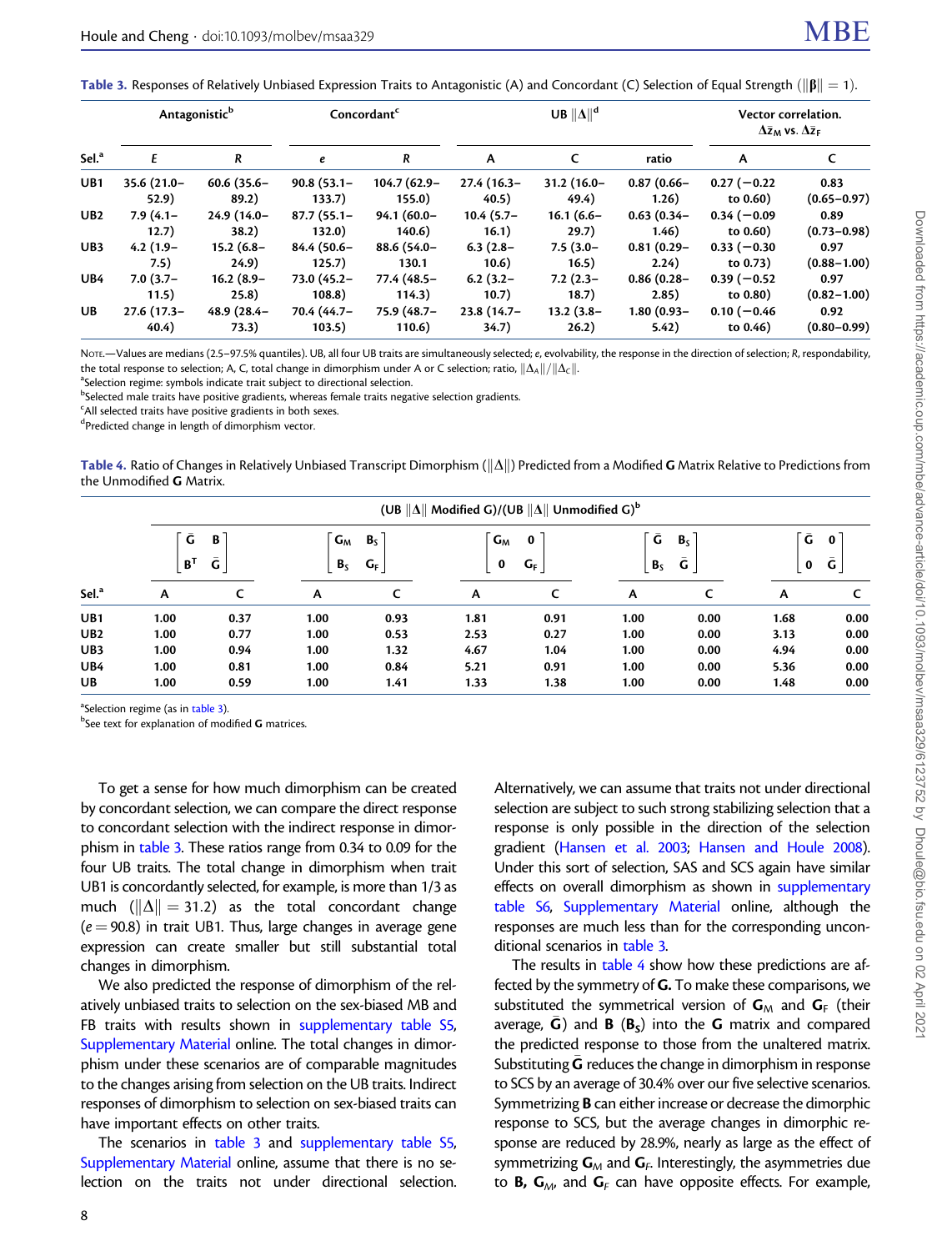simultaneous SCS on all UB traits leads to smaller changes in dimorphism relative to that under SAS than any other selection regime. The results in [table 4](#page-7-0) show that symmetrizing **B** increases dimorphism under SCS by 41%, while symmetrizing  $G_M$  and  $G_F$  decreases dimorphism by 41%. The change in dimorphism is small because the asymmetries work against each other. The predicted response in dimorphism in UB2, however, is large because both types of asymmetry affect dimorphism in the same direction. In addition, the effects of these asymmetries are highly nonlinear in combination, as eliminating both kinds of asymmetry eliminates the evolution of dimorphism under concordant selection, regardless of how each asymmetry separately affects dimorphism. As predicted, symmetrizing the matrices has no effect on the change in dimorphism under SAS. The B matrix as a whole is an important constraint to the evolution of dimorphism, as eliminating it always increases the change in dimorphism under SAS.

## **Discussion**

Most previous analyses of the relationship between sexual dimorphism and genetic variation have made two limiting assumptions (e.g., [Poissant et al. 2010;](#page-12-0) [Griffin et al. 2013](#page-11-0)). The first is that sexual dimorphism is shaped by direct, sexually antagonistic selection (SAS) that favors dimorphism. The second is that genetic constraints on the evolution of dimorphisms can be well–characterized by a single parameter, the intersexual genetic correlation of each trait,  $r_{MF}$ . The latter assumption is as much practical as conceptual: there are relatively few estimates of sex-specific multivariate G matrices, compared with the bivariate ones.

We reanalyzed genetic variation in gene expression in D. melanogaster [\(Ayroles et al. 2009\)](#page-11-0) to include the effects of other types of selection, and to capture the effects of other aspects of inheritance on the evolution of dimorphism. When we predict the ability of gene expression to respond to contemporary selection, sexually concordant selection (SCS) that selects the phenotypes of each sex in the same direction is equally capable of causing the evolution of sexual dimorphism as SAS that selects the sexes in opposite directions. When we use the current **G** matrix to retrodict the current level of dimorphism, we confirm that  $r_{MF}$  is strongly and negatively correlated with dimorphism, as expected under SAS. However, we also find that aspects of the G matrix predicted to result in changes in dimorphism under SCS are also correlated positively with current dimorphism. In addition, we highlight aspects of genetic variation, other than the values of  $r_{MF}$ , that affect the evolution of dimorphism of gene expression.

Asymmetry in genetic variances between the sexes has long been predicted to cause dimorphism in response to SCS ([Fisher 1930](#page-11-0); [Lande 1980;](#page-12-0) [Leutenegger and Cheverud](#page-12-0) [1982;](#page-12-0) [Cheverud et al. 1985;](#page-11-0) [Lynch and Walsh 1998,](#page-12-0) chapter 24; [Bonduriansky and Chenoweth 2009](#page-11-0); [Wyman et al. 2013\)](#page-12-0), but the role of such differences has rarely been considered in relation to observed sexual dimorphisms. An exception is Leutenneger and Cheverud's (1982) proposal that dimorphism of primate canine teeth and body weight is caused by indirect response to selection on an average body size mediated by differences in genetic variances between the sexes.

Our analysis of the two trait case, as well as a more comprehensive analysis of the k trait case [\(Cheng and Houle](#page-11-0) [2020\)](#page-11-0), shows that asymmetries in the cross-trait covariances between the male and female genetic variance–covariance (G) matrices, and asymmetries within the cross-sex covariance  $(B)$  matrix also play a role in the evolution of dimorphism. The one-trait analyses that feature  $r_{MF}$  omit the role of these aspects of the **G** matrix by assumption. In general, these cross-trait covariances can play a large role in shaping evolu-tionary trajectories [\(Blows and Hoffmann 2005;](#page-11-0) [Hansen and](#page-11-0) [Houle 2008](#page-11-0); [Walsh and Blows 2009](#page-12-0)). Their omission from existing analyses of gene expression data is unfortunate, as these data give us the opportunity to address effects of indirect selection at an unprecedented scale. Critically, the asymmetries of cross-trait covariances within G matrices promote the evolution of dimorphism under concordant selection, and are irrelevant under antagonistic selection. In contrast, the response of dimorphism to antagonistic selection depends only on the average of the male and female G matrices, and the symmetrical part of the B matrix.

To investigate the effects of past selection on current sexual dimorphism, we estimated the  $G$  matrix for all of the genes with significant genetic variation in gene expression, which we term G<sup>\*</sup>. As in previous studies (e.g., [Griffin et al.](#page-11-0) [2013\)](#page-11-0), there was strong evidence that between sexcorrelations were negatively related to dimorphism. In addition, the average within-sex genetic variance of the focal trait and average within-sex correlations of the focal trait with all other traits were positively related to dimorphism. Our novel finding is that aspects of  $G^*$  that predict changes in dimorphism under concordant selection, such as the difference between male and female trait variances, are also correlated with current levels of dimorphism, although to a lesser extent than those that predict dimorphism under antagonistic selection. Rigorous statistical testing of these results is not possible as the expression of individual genes is not independent.

To predict the possible effects of current selection on sexual dimorphism, and overcome the lack of independence of expression among genes, we generated unbiased estimates of G for a relatively small number of linear combinations of expression traits that captured the major axes of variation in female-biased, male-biased, and relatively unbiased genes. For five of these eight traits, genetic variation in males and females was highly asymmetrical. This alone will cause the evolution of dimorphism under any selection regime with a concordant component. Predictions of response to selection based on the unbiased G matrix showed that SCS and SAS are approximately equally capable of changing sexual dimorphism. The same result holds for selection that includes nonlinear components that restrict the evolution of some traits, while favoring changes in others. If antagonistic and concordant selection are equally strong, they will contribute roughly equally to dimorphism in the responses of gene expression to selection. In addition, the indirect responses due to cross-trait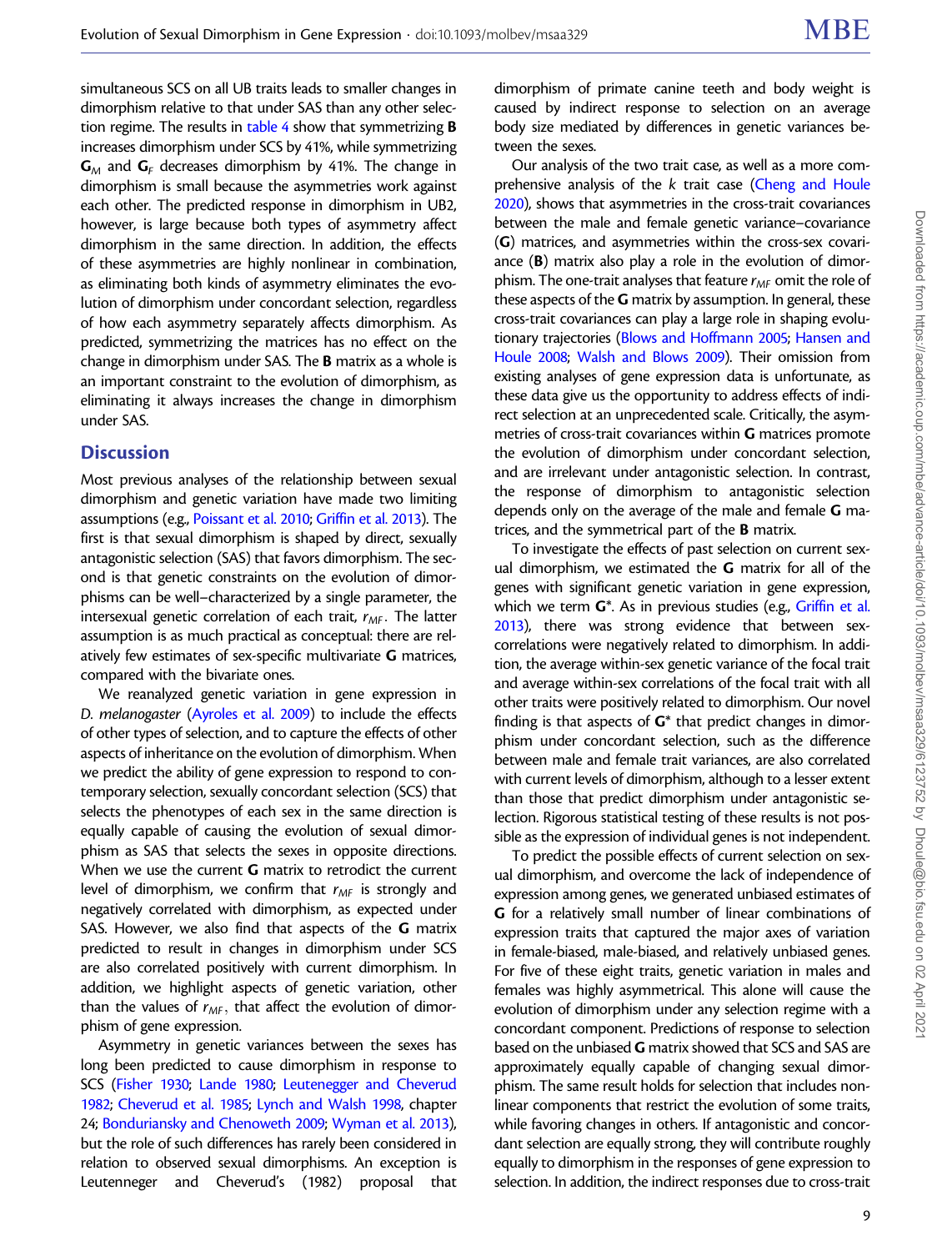correlations were sometimes quite substantial. For example, selection on the highly dimorphic genes is predicted to change the dimorphism in the less–dimorphic genes by a comparable amount to direct selection on the less–dimorphic genes.

A substantial body of evidence suggests differences in the evolution of expression in male- versus female-biased genes ([Allen et al. 2018\)](#page-11-0). Interspecific evolution of male-biased gene expression is more rapid ([Ellegren and Parsch 2007](#page-11-0)), malebiased genes have more genetic variance, greater tissuespecificity and higher intersexual correlations than femalebiased genes ([Mank et al. 2008;](#page-12-0) [Assis et al. 2012;](#page-11-0) [Allen et al.](#page-11-0) [2018\)](#page-11-0). In contrast, our quantitative genetic analyses show that the genetic variance of female-biased traits in females is higher than the genetic variance of male-biased traits in males. We were unable to accurately estimate the intersexual correlations in sex-biased genes, as we found no significant genetic variation in the less-highly expressing sex for these genes. However, the single largest genetic correlation in our matrix was between a female-biased expression trait and female expression of an unbiased expression trait. A better-estimated G matrix will be necessary to address the evolutionary differences between the male- and female-biased genes.

Summarizing these empirical results, analysis of aggregate measures of genetic variation suggests that substantial variation in dimorphism can be created by directional selection, regardless of whether that selection is antagonistic or concordant. In addition, the dimorphism of individual genes shows traces of both antagonistic and concordant selection.

[Lande's \(1980\)](#page-12-0) original explication of the quantitative genetics of dimorphism clearly incorporated the likelihood that concordant selection would affect dimorphism. Lande chose to emphasize the effects of antagonistic selection for dimorphism based on the assumption that evolution of sexaveraged means would be relatively unconstrained and rapidly achieve their optima, whereas evolution of differences between the sexes would tend to be constrained, and take a long time to evolve to their optima. This point is made explicit in the model of [Connallon and Clark \(2014\)](#page-11-0) who show that the evolution of some dimorphism is almost inevitable whenever selection perturbs any initially monomorphic population. In this case, even if changes in trait optima are random, sex-specific traits will tend to be under antagonistic selection more frequently than they are under concordant selection.

A key motivation for our work is the observation that SAS is rarer than SCS, and, more importantly, is relatively weak when it is observed [\(Cox and Calsbeek 2009;](#page-11-0) [Morrissey 2016\)](#page-12-0). The available data on which to base this conclusion are admittedly rather weak ([Cheng and Houle 2020](#page-11-0)), but unless this conclusion is rejected by future studies, it is clear that we must take seriously the possibility that some sexual dimorphism is just the byproduct of selection for other trait changes.

[Lande's \(1980\)](#page-12-0) argument that concordant selection should be rare and that antagonistic selection persistent is based on two complementary arguments. One is that selection regimes change infrequently, allowing the population to approach sex-averaged optima. The alternative is that changes in the direction of concordant selection often take place before a sex-averaged optimum can be achieved. This alternative scenario is consistent with the pattern of sex-specific selection identified by [Morrissey \(2016\)](#page-12-0), as well as the frequent observation of very strong linear selection gradients in many populations [\(Kingsolver et al. 2001;](#page-12-0) [Hereford et al. 2004](#page-11-0)). A second assumption is that sexual dimorphism is under strong selection, at least when perturbed away from the optimum state. When sexual dimorphism is weakly selected, the dimorphism created by indirect responses to selection may persist. One simple scenario for weak selection on dimorphism is selection for a minimum level of gene expression in one sex, with very small fitness costs to additional expression, whereas selection favors higher expression in the other sex. In this case, directional selection on just one sex creates equal selection for concordant and antagonistic changes [\(Cheng and Houle](#page-11-0) [2020\)](#page-11-0).

In conclusion, several aspects of our results suggest the possibility that sexual dimorphism of gene expression in D. melanogaster may reflect the indirect effects of concordant selection on the dimorphic traits, or the indirect effects of selection on other traits. Our estimate of the G matrix suggests many unexpected correlations and asymmetries that will together generate dimorphism under any selective regime, as well as under genetic drift. Strong selection on one aspect of gene expression will frequently generate widespread perturbations in the expression of genes that are not directly selected. The upshot of these factors is that dimorphism in the expression of any particular gene cannot be assumed to be adaptive. We do not doubt that many aspects of transcription do reflect persistent selection for sexual dimorphism. Deciding which aspects of dimorphism are so selected requires more detailed analyses than have so far been applied.

# Materials and Methods

#### Gene Expression Data

We reanalyzed the adult gene expression ([Ayroles et al. 2009](#page-11-0)) in inbred lines of the Drosophila Genome Reference Project [\(Mackay et al. 2012\)](#page-12-0). Each DGRP line was independently derived from a different inseminated female D. melanogaster sampled from a single outbred population, followed by 20 generations of brother–sister mating.

[Ayroles et al. \(2009\)](#page-11-0) assayed whole-body gene expression using Affymetrix Drosophila Genome 2.0 microarrays. They assayed expression twice in each sex in each of 40 DGRP lines, for a total of 160 chips. The data were normalized and processed using the R Bioconductor package oligo ([Carvalho and](#page-11-0) [Irizarry 2010](#page-11-0); [Huber et al. 2015](#page-11-0)). In some cases, a single probe assayed expression of transcripts at more than one gene. We assigned results from such probes to just one of these genes, chosen arbitrarily. This left expression data on 12,701 genes. Gene expression was in  $log<sub>2</sub>$  units, so differences in expression are equivalent to  $log<sub>2</sub>(rations)$ .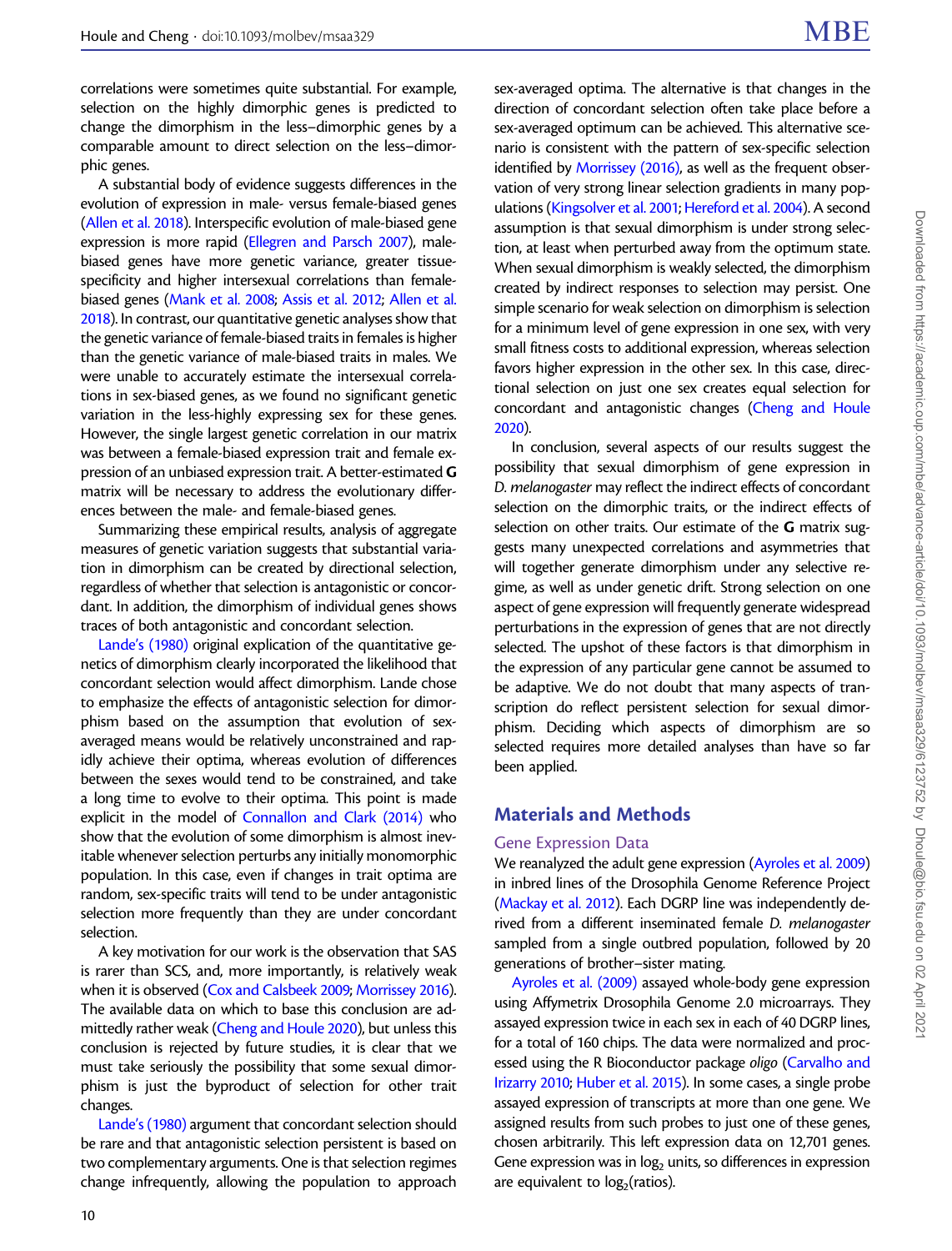#### Gene-by-Gene Analyses

We tested for the presence of significant genetic variation at each gene using a mixed model analysis with sex, probe, and probe-by-sex effects fixed, and line, line-by-sex and line-byprobe effects treated as random. For 11,039 genes, a single probe was assayed, and the probe effects were omitted from the model. We compared the likelihood of the data for models that included or omitted all the random effect terms using a likelihood ratio test with 2 df for the genes with only one probe, and three df for genes with more than one probe. Genes were retained for further analysis if  $P < 0.01$  for the total line effects. Mixed model analyses were fit using Proc Mixed in SAS/STAT software [\(SAS Institute Inc 2016](#page-12-0)).

For genes with significant line effects, we retained the least squares means from this model for each sex and line, and then calculated the covariance matrix of these means to form G\*. Sexual dimorphism in expression of the ith gene,  $D_i = \bar{z}_{M\cdot i} - \bar{z}_{F\cdot i}$ , was measured as the difference between the least squares means of male and female  $log<sub>2</sub>$ -transformed gene expression. We defined three categories of sex bias: male-biased (MB) genes with male expression more than twice as large as female expression,  $D_i > 1$ , female-biased (FB) genes with female expression more than twice as large as male expression,  $D_i < -1$ , and relatively unbiased (UB) genes with  $|D_i| \leq 1$ .

From [equation \(3\)](#page-2-0), we predict that if antagonistic selection plays a major role,  $|D_i|$  will be positively related to  $\bar{g}_i$ , and negatively related to  $r_{\mathsf{MF}.i}$ . From [equation \(4\)](#page-2-0), we predict a positive relationship between  $|m_i - f_i|$  and  $|D_i|$ under concordant selection. From equation  $(6)$ , we can see that the averages of the corresponding off-diagonal elements of  $\mathsf{G}_{\mathsf{M}}^*$  and  $\mathsf{G}_{\mathsf{F}}^*$ , and of off-diagonal elements above and below the diagonal of  $B^*$  affect the evolution of dimorphism under antagonistic selection. To capture the effect of within-sex correlations for the ith gene, we calculated:

$$
\bar{r}_{w.i} = \left(\sum_{i \neq j} r_{\text{MiM}j} + r_{\text{Fif}j}\right) / \left(2(n-1)\right),
$$

where the summation is over all genes, and  $n$  is the number of genes. To summarize the effects of between-sex correlations, we used:

$$
\bar{r}_{b.i} = (\sum_{i \neq j} r_{MiFj} + r_{FiMij}) / (2(n-1))
$$

From [equation \(7\)](#page-3-0), we can see that differences of the corresponding off-diagonal elements of  $\textsf{\textbf{G}}_{\sf M}^{*}$  and  $\textsf{\textbf{G}}_{\sf F}^{*}$ , and of off-diagonal elements above and below the diagonal of B\* promote the evolution of dimorphism under concordant selection. We quantified the effects of the differences in withinsex correlations as:

$$
|\bar{r}_{\delta w.i}| = |(\sum_{i \neq j} r_{\text{Min}ij} - r_{\text{Fif}j}) / (2(n-1))|,
$$

and the differences in between-sex correlations as:

$$
|\bar{r}_{\delta b.i}|=|(\sum_{i\neq j}r_{Mifj}-r_{FiMj})/\Big(2(n-1)\Big)|.
$$

In addition, we also investigated the effects of the mean level of expression,  $\bar{E}_i$ , and an index of the tissue specificity of gene expression,  $\tau_i$  [\(Yanai et al. 2005\)](#page-12-0), on the level of sexual dimorphism. We downloaded tissue-specific expression data from<http://flyatlas.org/>Geo accession GSE7763 (last accessed January 5, 2021), and calculated  $\tau$  for each transcript, then averaged them to obtain  $\tau_i$  for gene *i*.

Values of  $|D_i|$  must be positive and are strongly rightskewed with a small minority of very large values. To reduce the influence of this large tail, while preventing values very near 0 from causing a left-skew to the transformed data, we transformed dimorphism as  $log_{10}(|D_i| + 0.01)$ . We  $log_{10}$ transformed  $\bar{g}_i$ ,  $|m_i - f_i|$  and  $|\bar{r}_{\delta b.i}|$  before analysis for similar reasons.

## Selection on Gene Expression in Drosophila melanogaster

The nature of selection on transcripts was derived from table S1 in [Innocenti and Morrow \(2010\).](#page-12-0) For 15 genotypes with high and low male and female fitnesses, they tested whether fitness predicted the expression of each transcript, and for a sex by fitness interaction. They only report P values for tests judged to be significant, so it is unclear how many total tran-scripts were tested. When paired with the [Ayroles et al. \(2009\)](#page-11-0) data set, 516 genes had least one transcript with a significant main effect, 1,300 had a significant interaction, and 348 had both effects significant.

### Quantitative Genetic Analysis of Bias Classes

We performed separate principal component analyses (PCA) on the covariances of least-squares means of expression in each sex for the male-, female, and relatively-biased genes. For the unbiased genes, we performed a PCA on the covariance matrix of line-sex averages. For the two biased sets, we performed a PCA of expression in the dominant sex. We partitioned the variance in the principal component scores into genetic and nongenetic sources using restricted maximumlikelihood implemented in the program Wombat [\(Meyer](#page-12-0) [2006–2019\)](#page-12-0). We assumed that all the inbred lines were unrelated. Whole-genome sequencing of these lines suggests that this is a good, albeit imperfect, approximation of the relationship among them [\(Huang et al. 2014](#page-11-0)). Estimation of the genetic variance–covariance matrix, G, was carried out for both full- and reduced-rank models ([Kirkpatrick and Meyer 2004;](#page-12-0) [Meyer and Kirkpatrick 2005](#page-12-0), [2008\)](#page-12-0), and we selected the bestfitting model on the basis of Akaike's information criterion corrected for small sample size (AICc).

We assessed the fit of models with different numbers of traits drawn from the three expression bias classes, eventually settling on a 12-trait data set as described in the Results section. Sampling variances of matrix elements remained stable under models fit to even fewer traits. Once we obtained wellestimated matrices, we back-transformed estimates to the original scores and used the REML-MVN approach [\(Meyer](#page-12-0) [and Houle 2013;](#page-12-0) [Houle and Meyer 2015\)](#page-11-0) to generate 1,000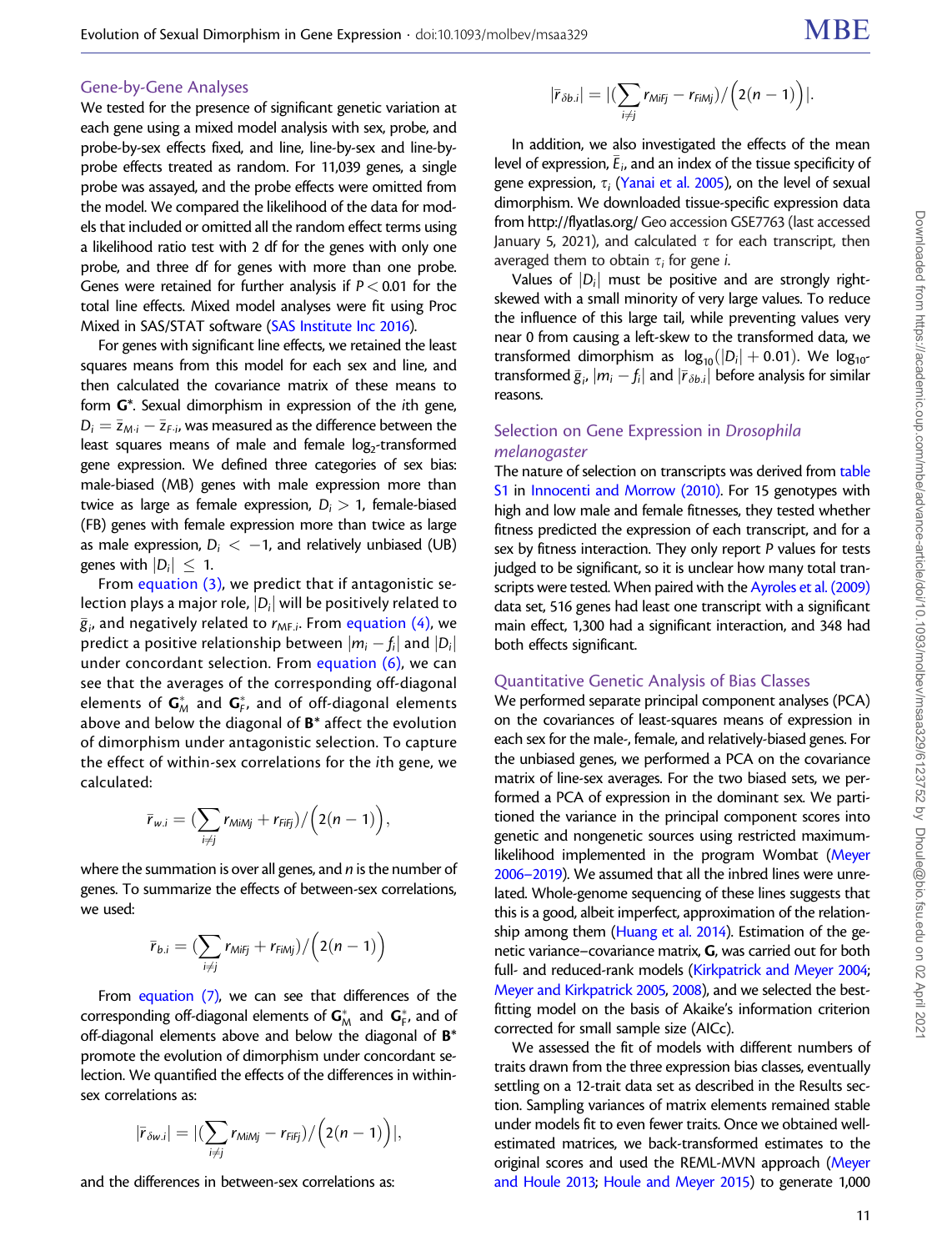<span id="page-11-0"></span>replicate matrices drawn from the sampling distribution of the matrix G. These replicate estimates of G were used to generate the sampling distribution of the predicted responses to selection. In most cases, the distributions of G-derived statistics were asymmetrical, so we report medians and 2.5% and 97.5% quantiles.

## Analyses of Modified G Matrices

To investigate which aspects of G matrix structure have effects on the evolution of dimorphism, we formed five modified matrices that highlight those aspects of G that affect the evolution of dimorphism. The  $k = 2$  theory developed above, as well as the more general analyses of Cheng and Houle (2020) suggests that the evolvability of dimorphism to antagonistic selection is promoted by the average genetic variance in males and females,  $\bar{\bm{\mathsf{G}}} = (\bm{\mathsf{G}}_\mathsf{M} + \bm{\mathsf{G}}_\mathsf{F})/2$ , and restricted by the symmetrical component of **B**,  $B_5 = (B + B^T)/2$ . When these matrices are substituted for  $G_M$ ,  $G_F$ , **B** and  $B<sup>T</sup>$  this eliminates the components of G that cause evolvability of dimorphism under concordant selection, namely the asymmetry between  $G_M$  and  $G_F$ ,  $(G_M - G_F)/2$  and the asymmetrical component of **B**, **B**<sub>A</sub> =  $(\mathbf{B} - \mathbf{B}^T)/2$ . In addition, we explored the effect of eliminating B by replacing it with the zero matrix 0.

## Supplementary Material

Supplementary data are available at Molecular Biology and Evolution online.

## Acknowledgments

We thank two anonymous reviewers for their very careful consideration, and their many helpful comments that improved the paper; M. Kirkpatrick, M. Morrissey, J. Sztepanacz, C. Pélabon, T. F. Hansen, and members of the Evolvability Project at the Centre for Advanced Study (CAS) for their discussions of this work; and the CAS, Oslo Norway for its hospitality to D.H. during the COVID spring of 2020. This work was supported by the United States National Science Foundation [\(www.nsf.gov\)](http://www.nsf.gov) Division of Environmental Biology Grant 1556774 to D.H.

## Data Availability

All data for these analyses are already in the public domain. Data from Ayroles et al. (2009) were downloaded from [https://www.ebi.ac.uk/arrayexpress/experiments/E-MEXP-1594.](https://www.ebi.ac.uk/arrayexpress/experiments/E-MEXP-1594) Probe-to-gene mapping was downloaded from [https://meta](https://metazoa.ensembl.org/index.html)[zoa.ensembl.org/index.html](https://metazoa.ensembl.org/index.html) via BioMart. Table S1 from [Innocenti and Morrow \(2010\)](#page-12-0) was downloaded from [https://](https://doi.org/10.1371/journal.pbio.1000335.s004) [doi.org/10.1371/journal.pbio.1000335.s004.](https://doi.org/10.1371/journal.pbio.1000335.s004) Tissue-specific expression data in GSE7763\_RAW.tar were downloaded from [https://www.ncbi.nlm.nih.gov/geo/query/acc.cgi?acc](https://www.ncbi.nlm.nih.gov/geo/query/acc.cgi?acc=GSE7763)=[GSE7763.](https://www.ncbi.nlm.nih.gov/geo/query/acc.cgi?acc=GSE7763) All of these data sets were last accessed on January 5, 2021.

## References

Allen SL, Bonduriansky R, Chenoweth SF. 2018. Genetic constraints on microevolutionary divergence of sex-biased gene expression. Philos Trans R Soc B. 373(1757):20170427.

- Arnqvist G, Rowe L. 2005. Sexual conflict. Princeton: Princeton University Press.
- Assis R, Zhou Q, Bachtrog D. 2012. Sex-biased transcriptome evolution in Drosophila. Genome Biol Evol. 4(11):1189–1200.
- Ayroles JF, Carbone MA, Stone EA, Jordan KW, Lyman RF, Magwire MM, Rollmann SM, Duncan LH, Lawrence F, Anholt RRH, et al. 2009. Systems genetics of complex traits in Drosophila melanogaster. Nat Genet. 41(3):299–307.
- Bedford T, Hartl DL. 2009. Optimization of gene expression by natural selection. Proc Natl Acad Sci U S A. 106(4):1133–1138.
- Blows MW, Hoffmann AA. 2005. A reassessment of genetic limits to evolutionary change. Ecology 86(6):1371–1384.
- Bolstad GH, Hansen TF, Pélabon C, Falahati-Anbaran M, Pérez-Barrales R, Armbruster WS. 2014. Genetic constraints predict evolutionary divergence in Dalechampia blossoms. Philos Trans R Soc B. 369(1649):20130255.
- Bonduriansky R, Chenoweth SF. 2009. Intralocus sexual conflict. Trends Ecol Evol. 24(5):280–288.
- Carvalho BS, Irizarry RA. 2010. A framework for oligonucleotide microarray preprocessing. Bioinformatics 26(19):2363–2367.
- Cheng C, Houle D. 2020. Predicting multivariate responses of sexual dimorphism to direct and indirect selection. Am Nat. 196(4):391–405.
- Cheverud JM, Dow MM, Leutenegger W. 1985. The quantitative assessment of phylogenetic constraints in comparative analyses: sexual dimorphism in body weight among primates. Evolution 39(6):1335–1351.
- Connallon T, Clark AG. 2014. Evolutionary inevitability of sexual antagonism. Proc R Soc B. 281(1776):20132123.
- Cox RM, Calsbeek R. 2009. Sexually antagonistic selection, sexual dimorphism, and the resolution of intralocus sexual conflict. Am Nat. 173(2):176–187.
- Dean R, Mank JE. 2016. Tissue specificity and sex-specific regulatory variation permit the evolution of sex-biased gene expression. Am Nat. 188(3):E74–E84.
- Ellegren H, Parsch J. 2007. The evolution of sex-biased genes and sexbiased gene expression. Nat Rev Genet. 8(9):689–698.
- Fisher RA. 1930. The genetical theory of natural selection. Oxford: Clarendon Press.
- Griffin RM, Dean R, Grace JL, Rydén P, Friberg U. 2013. The shared genome is a pervasive constraint on the evolution of sex-biased gene expression. Mol Biol Evol. 30(9):2168–2176.
- Hansen TF, Armbruster WS, Carlson ML, Pélabon C. 2003. Evolvability and genetic constraint in Dalechampia blossoms: genetic correlations and conditional evolvability. J Exp Zool. 296B(1):23–39.
- Hansen TF, Houle D. 2008. Measuring and comparing evolvability and constraint in multivariate characters. J Evol Biol. 21(5):1201–1219.
- Hereford J, Hansen TF, Houle D. 2004. Comparing strengths of directional selection: how strong is strong? Evolution 58(10):2133–2143.
- Hollis B, Houle D, Yan Z, Kawecki TJ, Keller L. 2014. Evolution under monogamy feminizes gene expression in Drosophila melanogaster. Nat Commun. 5(1):3482.
- Houle D, Bolstad GH, Van Der Linde K, Hansen TF. 2017. Mutation predicts 40 million years of fly wing evolution. Nature 548(7668):447–450.
- Houle D, Meyer K. 2015. Estimating sampling error of evolutionary statistics based on genetic covariance matrices using maximum likelihood. J Evol Biol. 28(8):1542–1549.
- Huang W, Massouras A, Inoue Y, Peiffer J, Rámia M, Tarone A, Turlapati L, Zichner T, Zhu D, Lyman R, et al. 2014. Natural variation in genome architecture among 205 Drosophila melanogaster genetic reference panel lines. Genome Res. 24(7):1193–1208.
- Huber W, Carey VJ, Gentleman R, Anders S, Carlson M, Carvalho BS, Bravo HC, Davis S, Gatto L, Girke T, et al. 2015. Orchestrating highthroughput genomic analysis with Bioconductor. Nat Methods. 12(2):115–121.,
- Ingleby FC, Flis I, Morrow EH. 2015. Sex-biased gene expression and sexual conflict throughout development. Cold Spring Harb Perspect Biol. 7(1):a017632.